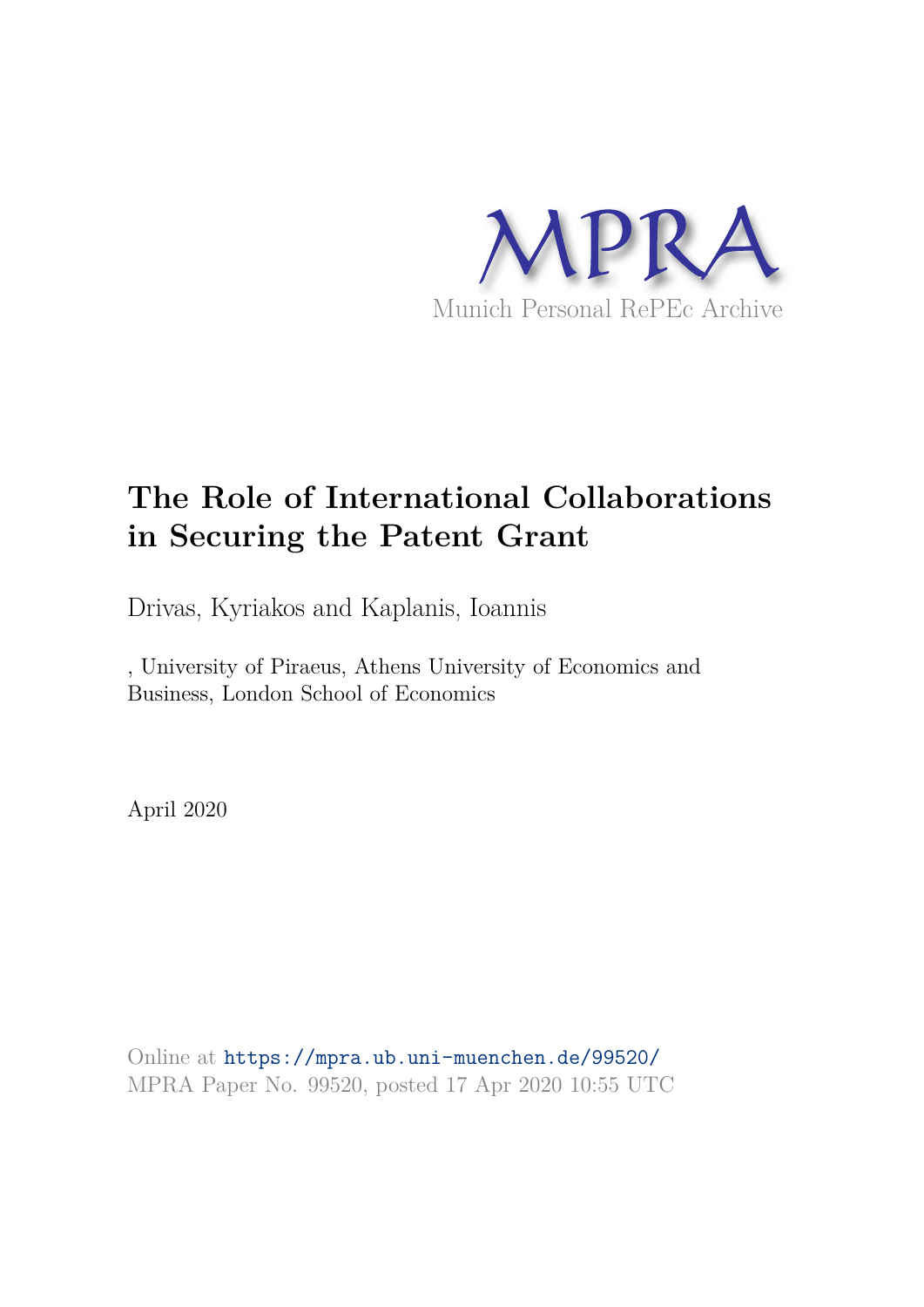## **The Role of International Collaborations in Securing the Patent Grant**

Kyriakos Drivas<sup>1</sup>, Ioannis Kaplanis<sup>1,2,3</sup>

<sup>1</sup> Department of Economics, University of Piraeus, Karaoli & Dimitriou 80, Piraeus 18534, Greece

2 Athens University of Economics and Business, 76 Patission St., Athens 10434, Greece

<sup>3</sup> SERC, London School of Economics, Houghton Street, WC2A 2AE, London, UK

#### **Abstract**

Our study examines whether patent applications with international collaborations are more likely to be awarded a US patent than applications without. It contributes significantly to the growing literature that examines from the innovator's viewpoint the likelihood of securing the patent grant.The analysis focuses on the full sample (almost half a million) of patent applications over the period 2001-2009 at the USPTO, that disclosed at least one EU located inventor, and furthermore, explicitly distinguishes between countries with high and low number of patent applications. Firstly, we find that applications from teams rather than individual inventors are more successful in obtaining a patent grant, and that results are even better for international teams. Our key finding is that the presence of a US entity, either as inventor or owner, plays an important role in securing the grant. For low innovative countries, other types of international collaborations also matter significantly pointing to the benefits for these countries to become more extrovert. We further find that a large part of the US 'effect' can be attributed to additional prosecution efforts, as it is evident by continuing patent applications.

*Keywords*: International collaborations, likelihood of patent grant, USPTO, continuing patent applications, patent assignments.

*JEL classification*: O31, O32, O34

\*The authors would like to thank participants from  $54<sup>th</sup>$  Colloquium ASRDLF/15<sup>th</sup> Conference ERSA-GR conference held in Athens  $(06-07-2017)$  and the  $4<sup>th</sup>$  Geography of Innovation Conference held in Barcelona (02-02-2018). All remaining errors are our own.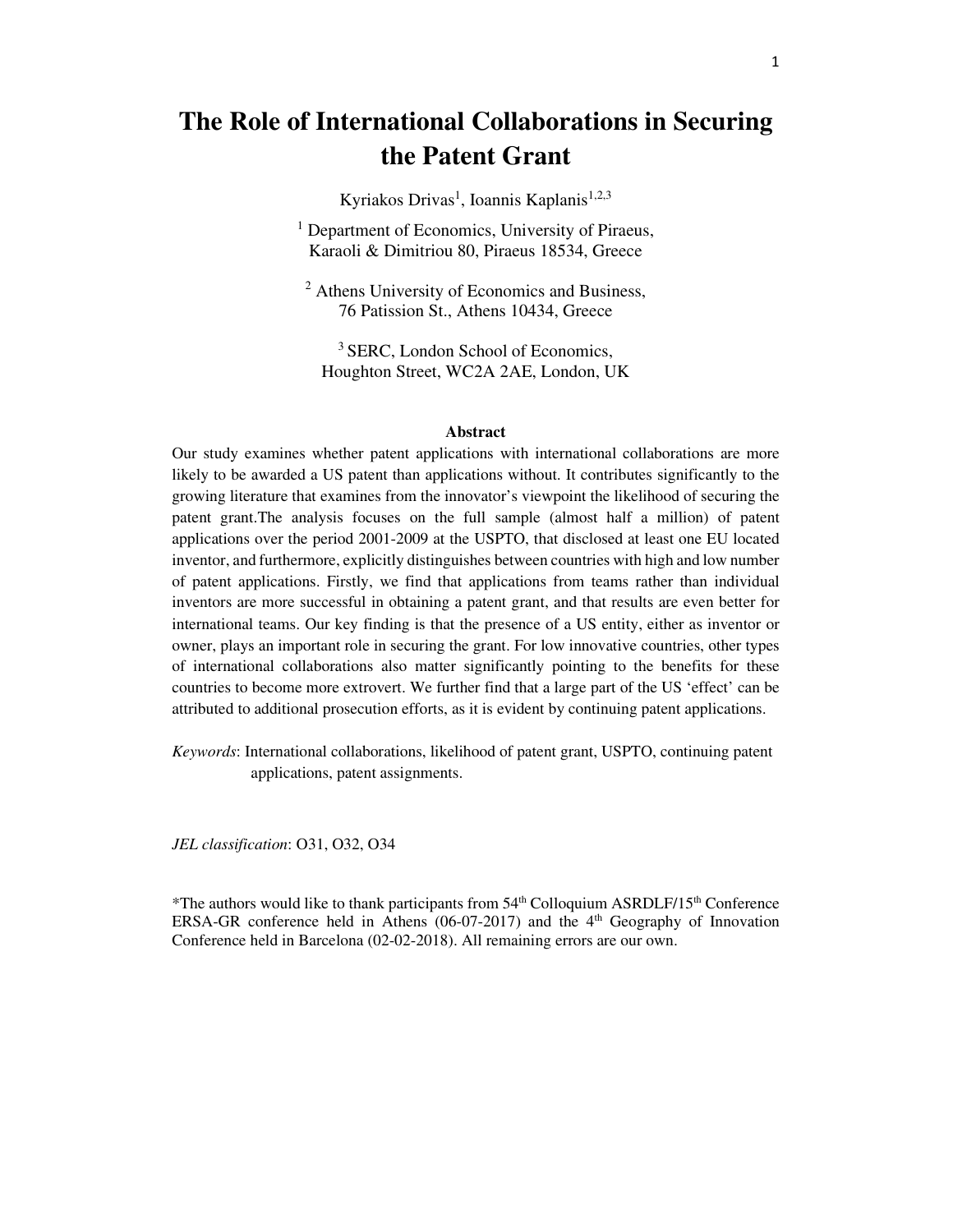### **1. Introduction**

There has been an ever increasing interest, both academic- and policy-wise, on the process of obtaining a patent. There are strong reasons that place this process at the heart of innovation policy and therefore we are in need of better understanding on its mechanisms and implications.

First, organizations and inventors alike file more patent applications in recent years compared to the past, since they perceive this type of Intellectual Property as one of the main legal documents protecting and/or appropriating their inventions. In 1995 global patent applications marginally exceeded 1 million, while in 2015 this figure has risen to almost 2.9 million (source: WIPO). $<sup>1</sup>$ </sup>

Second, patents have been shown to be related closely with a number of economy-wide variables. Since the study of Griliches (1981) scholars have shown that patents positively contribute to firm's market value (see for instance Tseng *et al.* 2005, Blundell *et al.* 1999, Sandner and Block 2011). Further, patents have been linked to the successful acquisition of venture capital by startups (Mann and Sager 2007), increased sales (Balasubramanian and Sivadasan 2011), increased exports (Chalioti *et al.* 2016) and potentially strengthen future M&As (Breitzman *et al.* 2002). Moreover, the studies by Lerner (2009) and Moser (2005) provide some evidence that patents and patent laws may spur innovation.

The literature on the process of obtaining a patent, commonly referred to as patent prosecution, examines characteristics and behavior of the two parties involved: i) the patent office, representing the central planner, and ii) the innovators. While in the literature there has been significant progress in understanding the incentives and organization of the patent office, $2$  these is considerably less research work from the side of the innovators. In this paper, our focus is on the latter.

Our main objective is to examine whether international inventors' collaborations in a patent application are more likely to result in a patent than no such collaborations. In doing so, we also explicitly consider the owner's location and strategic activities to secure the patent grant. Our focus is on the 28 EU member countries and we distinguish between countries with high and low innovative activity as evident by patent applications.

<sup>&</sup>lt;sup>1</sup> These numbers were extracted from the WIPO Statistics Data Center:

https://www3.wipo.int/ipstats/index.htm

<sup>&</sup>lt;sup>2</sup> See for instance Frakes and Wasserman (2016), Lemley and Sampat (2012) and Schuett (2013).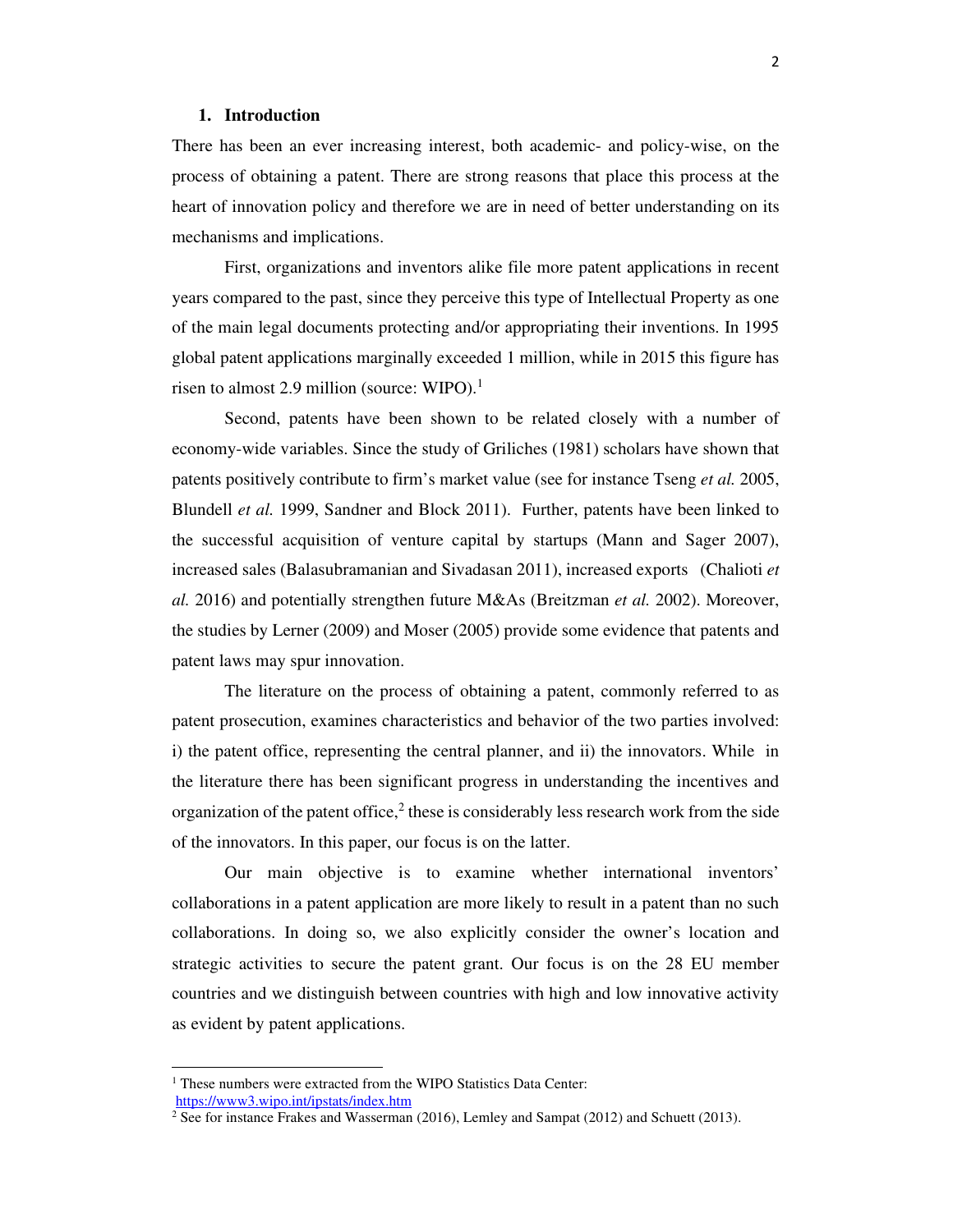We draw information primarily from the PatEx dataset maintained by the Office of the Chief Economist at the USPTO. The PatEx dataset has detailed information for all patent applications that are published at the USPTO. We obtain information on virtually all patent applications filed between 2001 and 2009 that disclose at least one EU located inventor. We then provide several hypotheses that predict the likelihood of patent grant based on the existence and types of inventor collaborations.

When we examine the population of patent applications with EU located inventors, we find that applications stemming from teams, rather than individual inventors, are more likely to be issued a patent. This result is robust across all specifications and sample definitions. Next, we find that patent applications by international teams are more likely to be issued a patent.

Further, the overall presence of a US co-inventor or co-owner increases the likelihood of obtaining a grant; however, this result is heterogeneous between high and low innovative EU countries. These results however change qualitatively when we focus on patent applications that are less likely to be products of strategic or persistent patent prosecution; i.e. patent applications not associated with continuing patent applications. In particular, for such applications the presence of a US entity may still deliver a higher likelihood of patent grant; however, in most cases this effect diminishes pointing to the important role of strategic prosecution of obtaining a patent.

An important finding that emerges is that for less innovative countries, non-EU/non-US collaborations also deliver higher likelihood of patent grant. These overall findings indicate that for these countries international collaborations are beneficial in pursuing the right patentable inventions and further securing the patent grant pointing to the need for these countries to become more extrovert.

In a recent important study to the patent prosecution literature, Webster *et al.* (2014) examine the role of international collaborations in securing the patent grant. Our contributions to this study and the associated growing literature are the following: i) in addition to examining international inventor collaborations, we also examine the role of ownership, ii) we examine the role of strategic patent prosecution, as evident by the presence of continuing applications, in a joint framework with international collaborations.

A potential critique for this paper is that it focuses on US patent outcomes rather than EPO patent outcomes. Indeed, between the two big offices, EPO is the closest patent office for EU countries than the USPTO. While the EPO grants patents with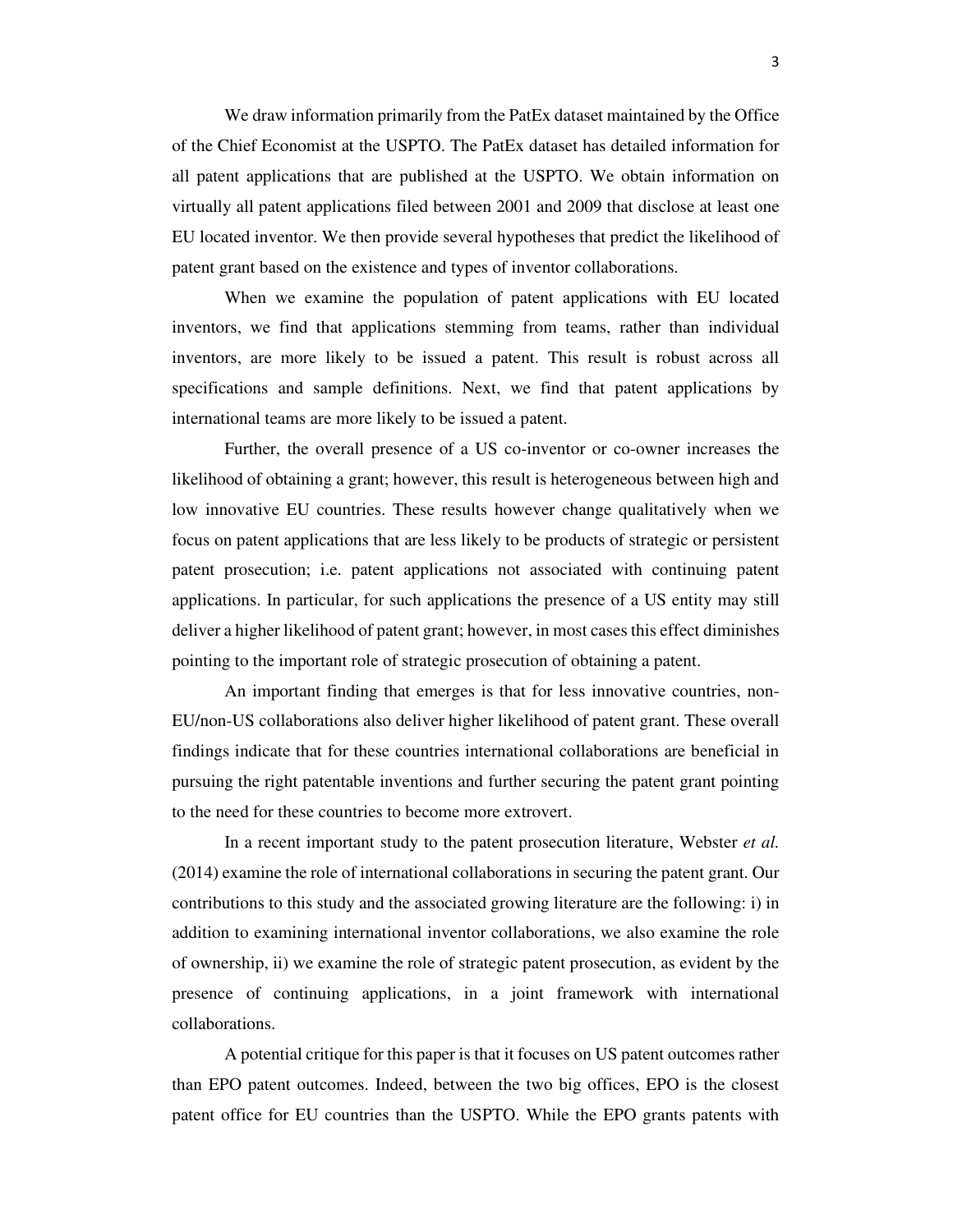higher standards (de Rassenfosse *et al*. 2016), the nature of the EPO system makes patent prosecution less appealing. Most importantly, for an EPO granted application to be active in all EU countries, the applicant needs to translate and validate to each country individually. The total cost can reach up to 30,000 Euros (Berger 2005; European Commission 2011), a cost so high which results in low validation rates for the majority of EU countries (Harhoff *et al.* 2009; Danguy and de la Potterie 2011). The above costs are one of the main reasons that have driven EU located entities to pursue patenting at the USPTO at higher rates than in the EPO. Indeed, according to both Offices' data<sup>3,4</sup>, during 2007-2014 EU countries filed for 518,649 EPO applications and 588,534 USPTO applications.<sup>5</sup>

The next section discusses the importance of patent prosecution for innovation and frames the hypotheses. Next, we describe the econometric strategy followed by the data construction section and discussion of summary statistics. The results section discusses the findings and finally the paper concludes.

### **2. Related Literature and Hypothesis Framing**

### *2.1.Importance of Patent Prosecution*

Many Northern EU countries experience a high GDP per capita and low unemployment rates while most of the EU South faces a number of challenges (Ezcurra and Pascual 2008). Further, and perhaps more importantly, convergence between these regions is still elusive and faced with many challenges (Kaitila 2004; Geppert and Stephan 2008). Both policy makers and scholars have identified that innovation activity is the engine of growth and a key in achieving a larger degree of economic coherence across countries (Jones 2005). Patents play an important role in this process as ideally they can provide incentives to innovate (Scothmer 2004).<sup>6</sup>

However, the innovator faces an uphill battle when it comes to granting her patent. In fact, only two in every three applications are issued a patent (see relevant data in Section 4).

<sup>3</sup> https://www.epo.org/about-us/annual-reports-statistics/statistics.html

<sup>&</sup>lt;sup>4</sup> https://www.uspto.gov/web/offices/ac/ido/oeip/taf/appl\_yr.htm

<sup>&</sup>lt;sup>5</sup> The high costs of patent prosecution for an EPO patent to be validated across all EU countries is one of the main reasons, EU will launch the Unitary Patent (see Economics 2014).

<sup>&</sup>lt;sup>6</sup> There is a large debate on whether patents in their current form and institutional context can provide incentives to innovate or rather hinder innovation. While there are arguments or empirical observations in favor of the above statement (Lerner 2009, Moser 2005) and against (Bessen 2008, Heller and Eisenberg 2008, Murray and Stern 2008) this discussion is beyond the scope of the paper.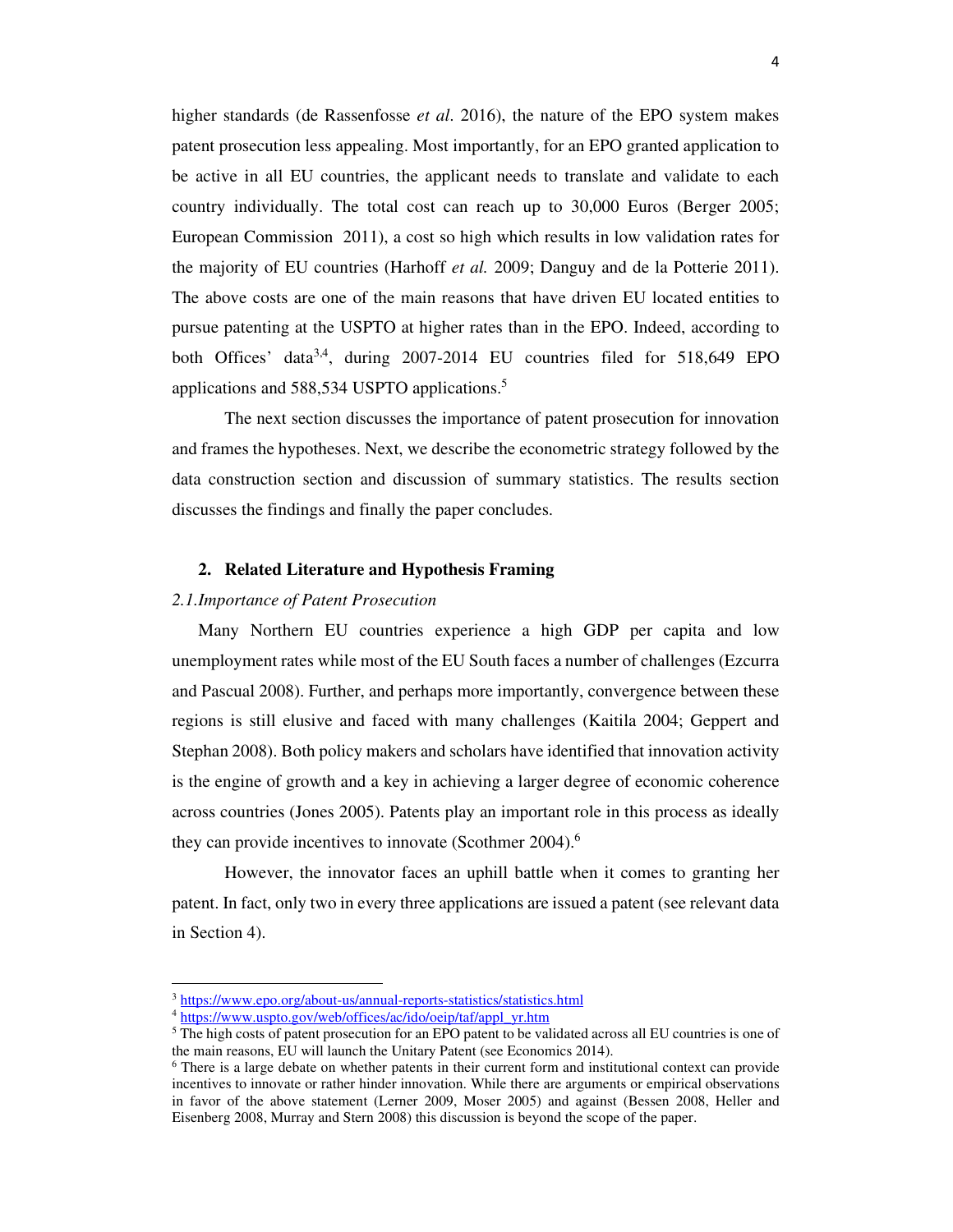However, for the innovator to devote time and money to a risky project, she needs to have an understanding on how to protect her invention. In countries where knowledge about the patent system is limited, the incentives to perform innovation activity are further diminished. To make matters worse, patent prosecution is costly and further associated with many hidden costs.

### *2.2.Framing the Hypotheses*

Given the challenges and importance of securing the grant and clearing uncertainty of property rights, it is important to examine whether inventor composition plays a role. First and foremost, we should point to the need for teamwork. Singh and Fleming (2010) and Schettino *et al.* (2008) examine whether teams are associated with patents of higher quality. They find that teams deliver on average more important patents; further, breakthrough innovations are more likely to stem from teamwork.<sup>7</sup> To the extent that higher quality inventions are associated with higher propensity of patent grant (Lei and Wright 2017), then the above findings could lead to the first testable Hypothesis $8$ :

### *Hypothesis 1: Teams should be associated with increased likelihood of patent grant*

Scholars have recently examined from the innovators' viewpoint the factors that can influence the likelihood of patent grant. In an early and most related, to ours, literatures, scholars have examined the likelihood of grant by inventor's origin country.<sup>9</sup> Webster *et al.* (2014) examined whether, for a sample of approximately fifty thousand patent applications, patent grant outcomes in EPO and Japanese Patent Office (JPO) differ by inventor's home country. The authors found a strong positive home bias effect in both

<sup>7</sup> Agiakloglou *et al.* (2016) have shown that patents by team of inventors are also more likely to be commercialized.

<sup>&</sup>lt;sup>8</sup> We do not follow a strict definition of Hypothesis statement. We merely aim to describe what are the predictions of this discussion for the likelihood of patent grant.

<sup>&</sup>lt;sup>9</sup> A parallel literature to the following is the one that examines whether different patent offices across the world have different patentability standards. Webster *et al.* (2007) examined whether patent likelihood varied between EPO and JPO across a series of covariates. De Rassenfosse *et al.* (2016) examined patent grant outcomes in the five largest offices, including USPTO, with their main focus being on the standards of granting a patent. Sampat and Shandlen (2017) also examine secondary pharmaceutical patenting outcomes across patent offices. They find that procedural aspects play a key role in grant outcomes.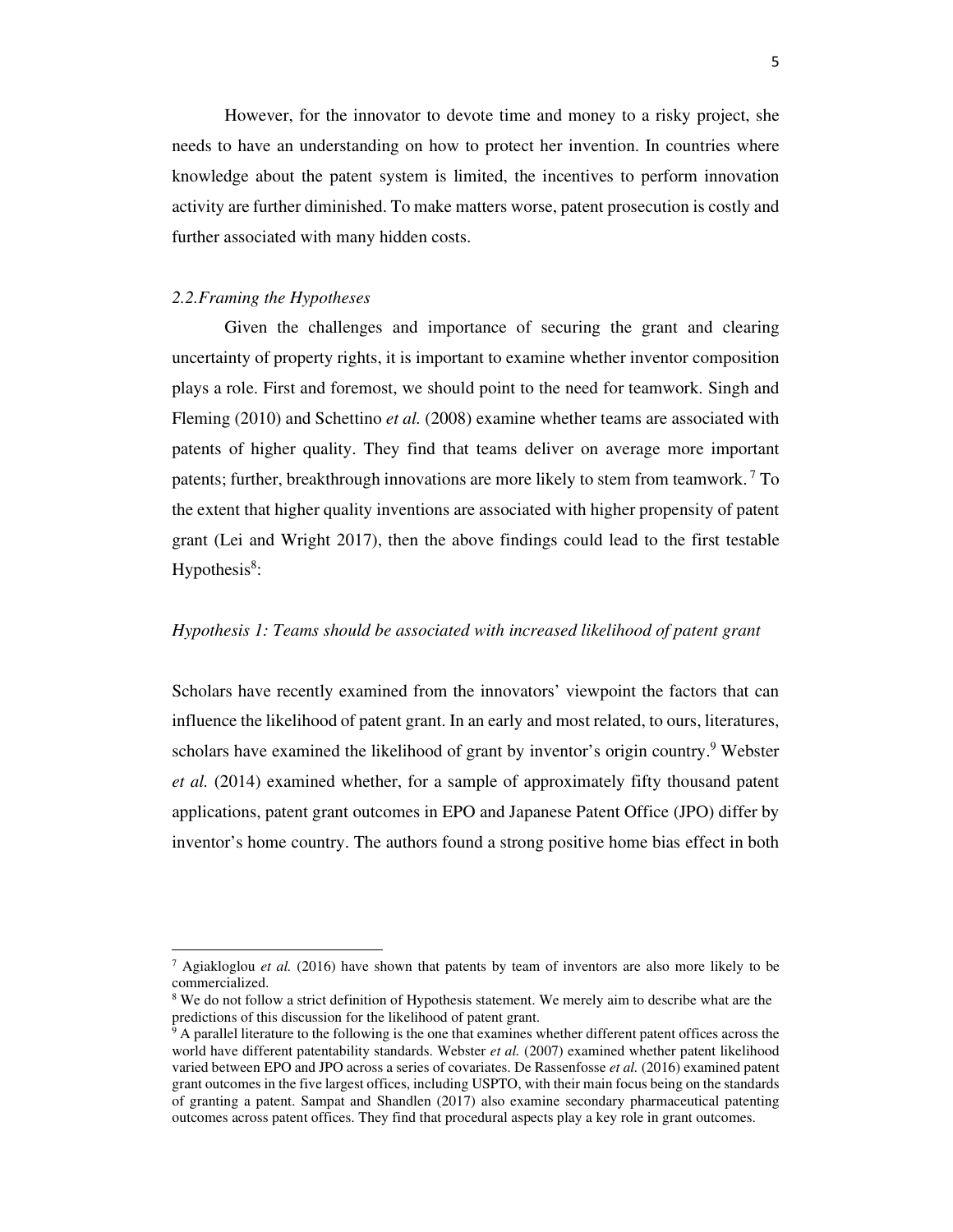offices. In other words, a patent application with Japanese inventor (European inventor) will be associated with a higher probability of patent grant in the JPO (EPO).<sup>10</sup>

In this paper, in addition to examining inventors we also consider applicants. In a patent application, there are two types of entities; the inventors and the owners. The inventors are persons that have invented the invention embedded in the patent application while the owner is the person, or legal entity, that owns the patent application. For instance, a patent application could disclose several inventors that are employed by a firm which is in turn is the application's owner.

The above study points to a testable hypothesis, tailor-made, for the USPTO:

### *Hypothesis 2: The presence of a US inventor or applicant, in the patent application, will increase the likelihood of grant*

It is also important to consider the innovative capabilities of each country. Highly innovative countries, while may benefit from the above collaborations they are also likely to be knowledgeable of the patent system and have the resources to pursue a sound patent application. On the other hand, low innovative countries are less likely to have the knowledge or the resources. Therefore, they may indeed benefit more by the aforementioned collaborations. This leads to the fourth testable hypothesis:

### *Hypothesis 3: Patent applications from low innovative countries will benefit more, in terms of securing the patent grant, from all types of collaborations.*

In a parallel literature, scholars have also examined whether different prosecution activities/strategies by patent applicants can increase the likelihood of patent grant. For instance, Henkel and Jell (2010) discuss the factors that may influence deferred examination in Germany while Yamauchi and Nagaoka (2015) studied this type of examination in Japan. Deferred patent examination takes place when the applicant requests from the patent office not to proceed to the review of the patent application for some time (usually months or few years). This action is not applicable to the US case as the USPTO does not allow for this action by applicants.

<sup>&</sup>lt;sup>10</sup> In a recent study De Rassenfosse *et al.* (2017) examine standard-essential patent applications at the Chinese patent office and find that applications that are known to be essential to a standard by a foreign firm are likely to be treated unfavorably while similar patent applications by Chinese firms are not.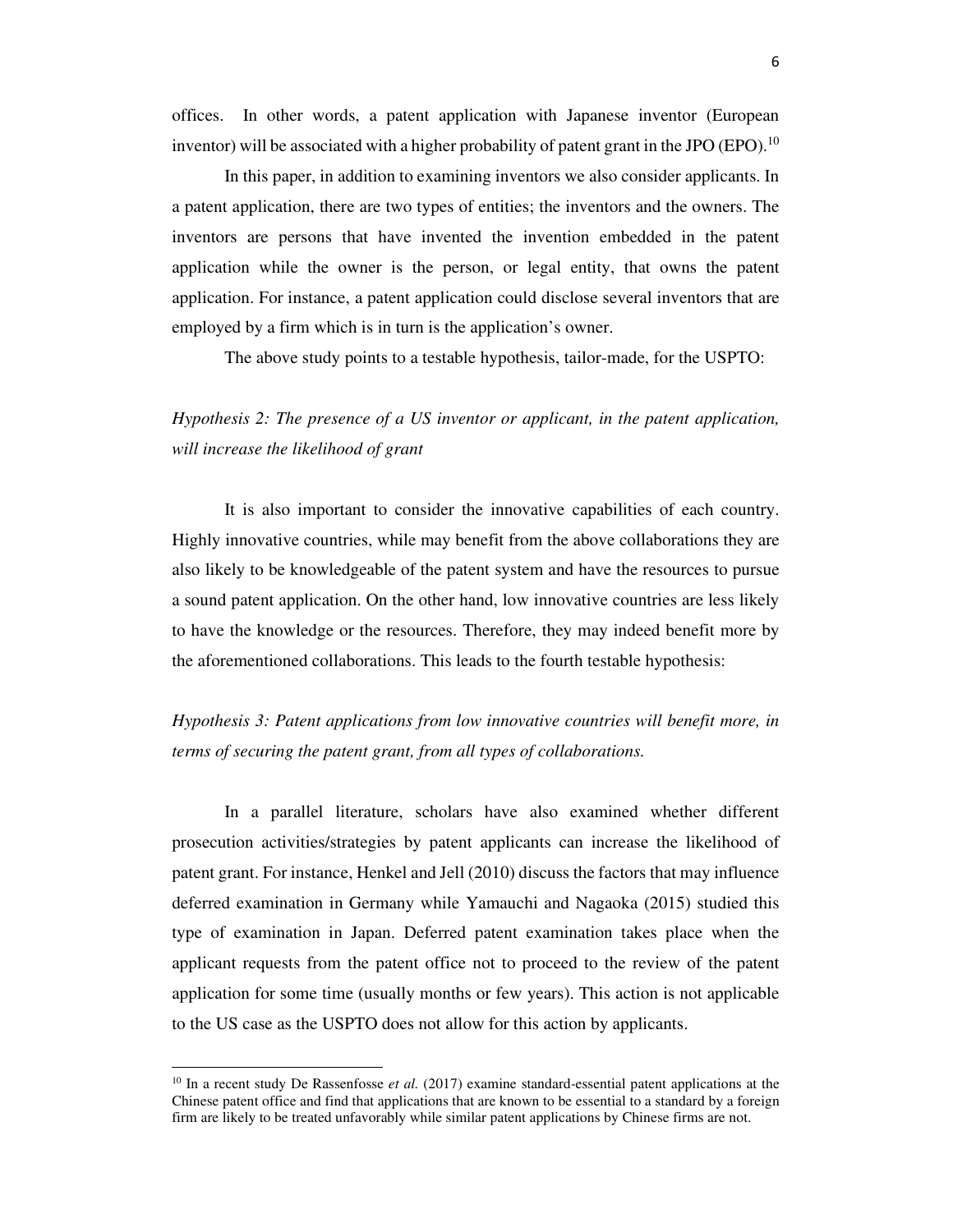Van Zeebroeck *et al.* (2009) show that patent applicants have increased the size of their patent applications making it harder and more time-consuming for examiners to review applications. This could be a strategy, at least for some applicants, to wear down the examiner and secure the grant (Lei and Wright 2017). De Rassenfosse *et al.* (2018) also show that the quality of the patent attorney hired by the applicant to draft the application and interact with the patent office increases the likelihood of the patent grant.

 The above discussion shows that increased prosecution efforts by applicants can alter the outcome of patent grant. In the US, a major way for an applicant to increase the likelihood of patent grant is via the use of continuing applications. In the US, applicants have the option of filing patent applications claiming priority of a parent application; these latter applications are called continuing applications and are of three types: Continuations, Continuations-in-part and Divisionals. One of the main reasons, applicants opt for continuing applications is to secure patent grant of a variation of the original invention (for a more detailed discussion see Quillen and Webster 2001 and Quillen *et al.* 2002). Therefore, for this paper we should expect that the use of continuations will increase the likelihood of patent grant and further could dilute the role of co-inventorship or co-ownership:

*Hypothesis 4: Continuing patent applications will be more likely to secure the grant. In addition, the may dilute the role of collaborations.* 

### **3. Econometric Setup**

The above hypotheses point to the importance of the existence and types of collaborations for the likelihood of patent grant. In particular, to test Hypotheses 1 and 2, the first series of regressions will be of the following form or similar versions thereof:

$$
Grant_{i,u,c,y} = a_0 + a_1 Team_{i,u,c,y} + a_2 International_{i,u,c,y} + a_3 USCoinventor_{i,u,c,y}
$$

$$
+ a_4 USOwner_{i,u,c,y} + a_5 InventorOwned_{i,u,c,y} + a_6 PCT_{i,u,c,y} + u_u + c_c + y_y + \varepsilon_{i,u,c,y}
$$

$$
(1)
$$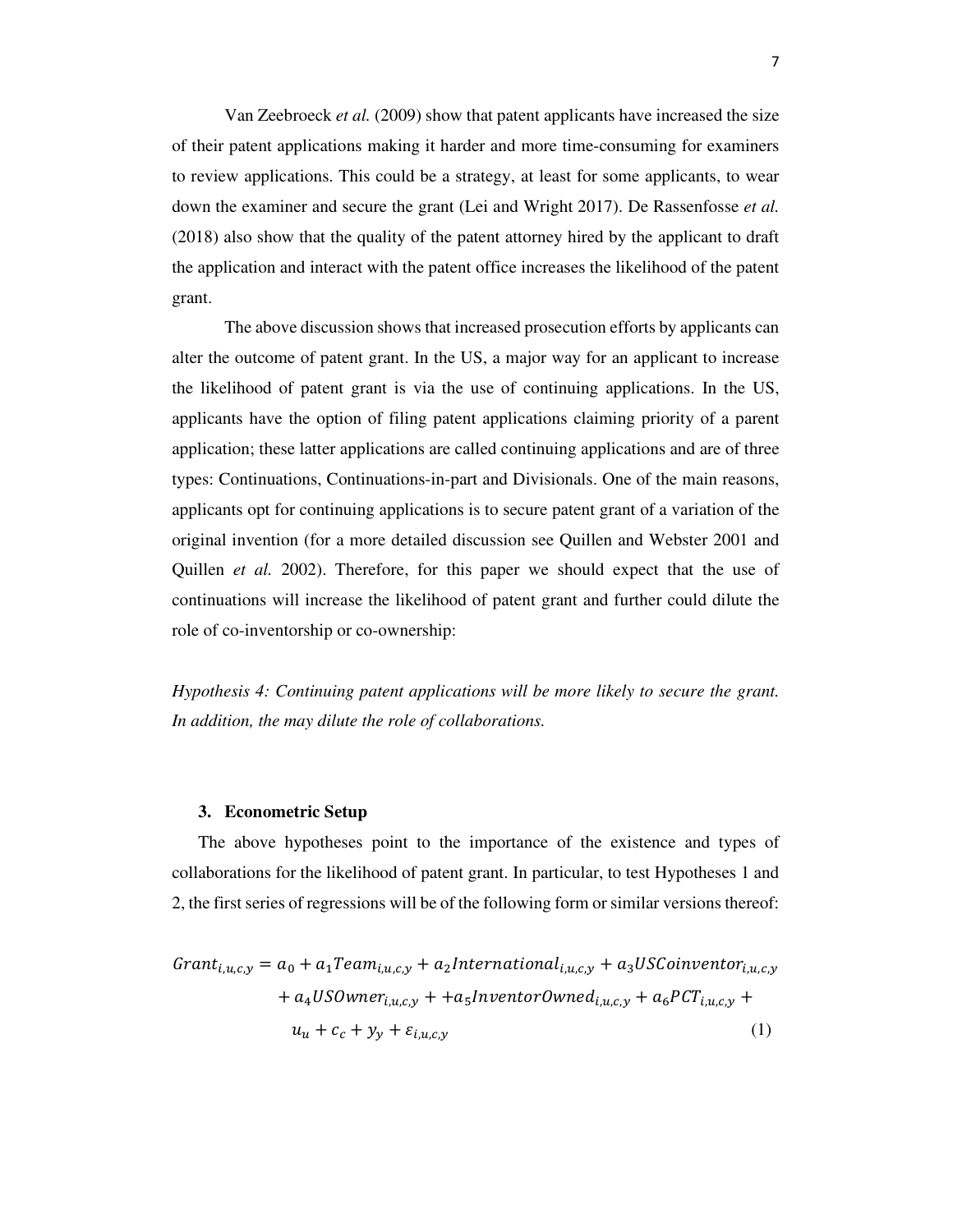Starting with the subscripts,  $i$  denotes the  $i<sup>th</sup>$  patent application;  $u$  denotes the first three-digit US patent classification that the  $i<sup>th</sup>$  patent application is assigned to; *c* denotes the country, or countries, that the inventors of the  $i<sup>th</sup>$  patent application are located; *y* is the application year of the *i*<sup>th</sup> patent application.

*Team* takes the value of 1 if the patent application has more than one inventor and 0 otherwise. *International* takes the value of 1 if the patent application has more than one inventor and at least two inventors are located in different countries and 0 otherwise.

*USCoinventor* takes the value of 1 if the patent application has at least one US located inventor and 0 otherwise. Similarly, *USOwner* takes the value of 1 if the patent application has a US located owner and 0 otherwise. We should highlight that a US owner is not uncommon; 15.3% of the patent applications in the sample, which have owner information, are owned by a US entity. Further, in the entire sample 8.7% of the patent applications disclose a US co-inventor. Finally, while there is significant overlap between the *USCoinventor* and *USOwner* dummies, there is still significant variation. 63.8% of the applications that disclose a US owner do not disclose a US co-inventor.

At this point, we should stress that via our data compilation process, we did not obtain owner information for 21% of the sample. We can reasonably assume that these are applications which are inventor owned. To control for this group of applications, we therefore include a dummy denoted as *InventorOwned* which takes the value of 1 if patent application lacks owner information and 0 otherwise. By including the *USOwner* and *InventorOwned* dummies, we compare the likelihood of grant between these applications and applications that are owned by a non-US entity.<sup>11</sup>

 PCT takes the value of 1 if the patent application has followed the PCT route. Applicants that belong in countries that have ratified the Patent Cooperation Treaty (PCT) can file for a patent application at the World Intellectual Property Organization  $(WIPO).<sup>12</sup>$  While WIPO does not have examination authority, the applicant can use WIPO to file to the jurisdictions she wishes via this latter office. This process gives the applicant more time to decide to which countries to protect her invention and therefore also delay paying application fees.

 $11$  As we include these two dummies, the comparable group is all other applications owned by a non-US firm or organization.

<sup>12</sup> Currently 152 countries have ratified the PCT.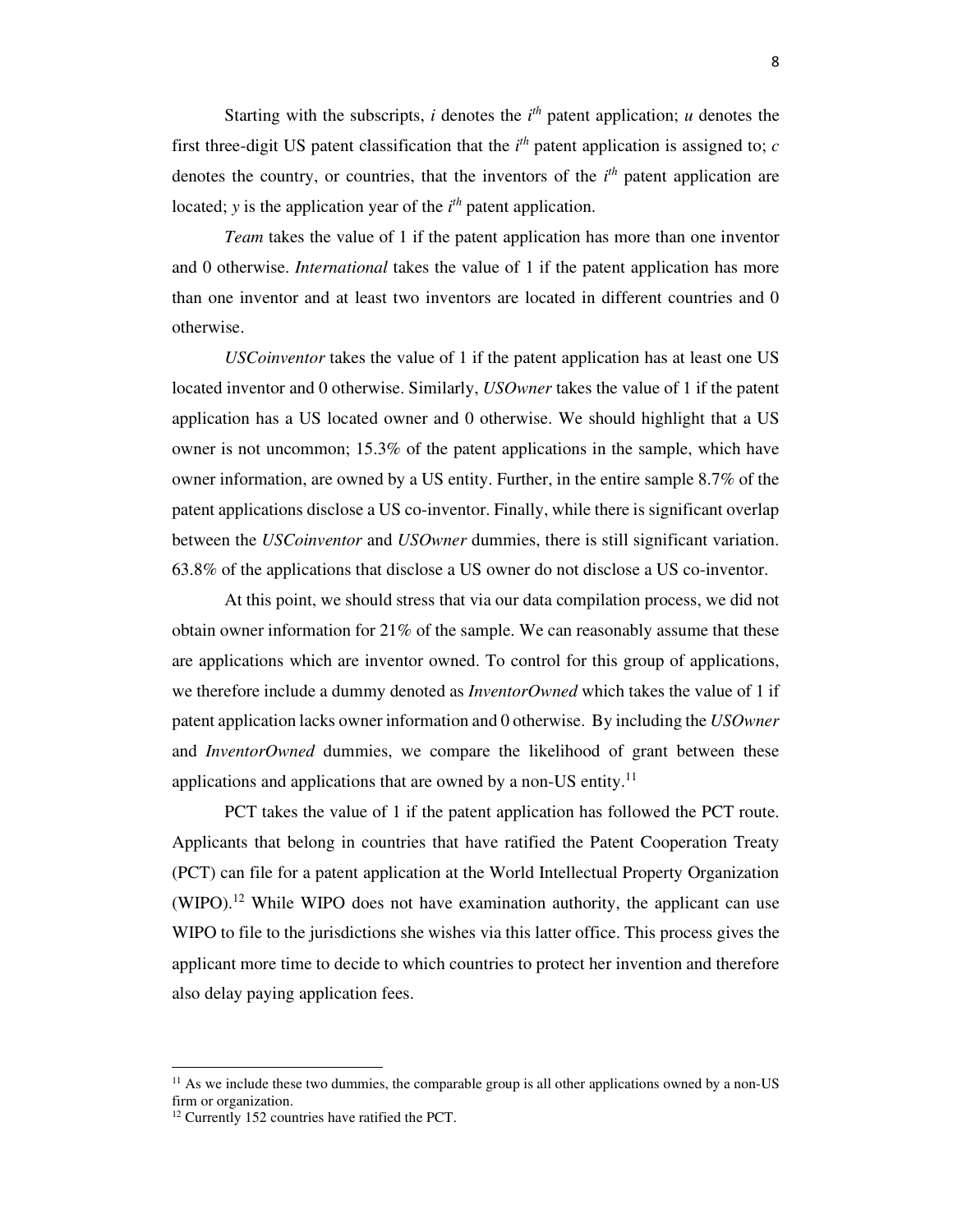$u<sub>u</sub>$  is a set of 463 dummies that capture the first three-digit US technology classification the patent application is assigned to. This technology classification is assigned by the USPTO once it receives the patent application $13$ . For a more detailed discussion see Lerner (1994).  $c_c$  is a set of 28 dummies that capture the location of the EU inventor(s).  $y_y$  is a set of 9 dummies that capture the application year of the patent application.

 Finally, we should note that for approximately 84% we have information on the number of claims filed. Therefore, for this subset of inventions we also add the number of claims (*Claims*) and the claims squared. The claims in a patent denote the scope of application the embedded invention can be used for. An applicant generally wishes to be issued a patent with many claims as this will provide her with broader monopoly rights (Kuhn and Thompson 2017); in that case such a patent application could be viewed with caution by the patent office. On the other hand a patent with many claims could be a, rather noisy, indication of a high quality patent (Bessen 2008). Therefore, how more claims in the application will affect the probability of grant remains an empirical question which we will examine in the following Section.

In the second set of models, we are further interested in the composition of the international collaborations. Therefore, for this part of the analysis we examine applications that disclose at least two inventors. More importantly, to test Hypothesis 3, we will examine separately patent applications that disclose an inventor from a low innovative country and from a high innovative EU country. To this end, we classify EU countries in two groups. The first, TOP10EU, are the countries with the highest number of patent applications at the USPTO, and in our sample are associated with at least 10,000 patent applications each.<sup>14</sup> These TOP10EU countries are AT, BE, DE, DK, FI, FR, UK, IT, NL and SE.

Inventors from these TOP10EU are likely to have access to more resources with respect to patent prosecution and more knowledge of the inner workings. The second, LOW18EU, are countries with lower patenting activity. These two groups of countries are distinctively different when it comes to patenting propensity as Hypothesis 3 hints. TOP10EU countries account for 95% of EU patenting, whereas LOW18EU for the rest.

<sup>&</sup>lt;sup>13</sup> https://www.uspto.gov/web/patents/classification/uspcindex/indextouspc.htm

<sup>&</sup>lt;sup>14</sup> For a time series see: https://www.uspto.gov/web/offices/ac/ido/oeip/taf/appl\_yr.htm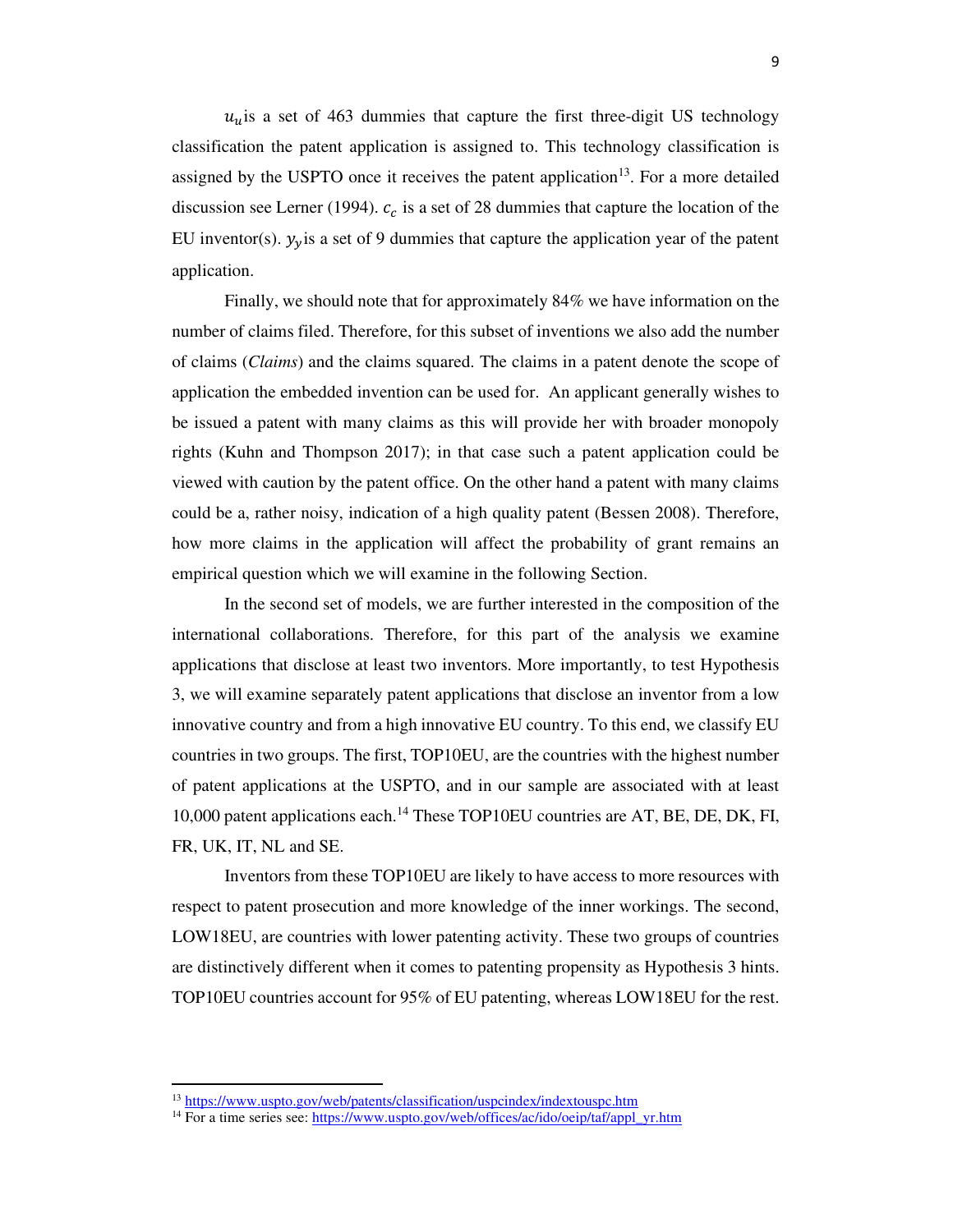Starting with patent applications that disclose at least one inventor from a TOP10EU country, we estimate regressions of the following form:

 $Grant_{i,u,c,y} = \beta_0 + \beta_1 Within TOP10EU_{i,u,c,y} + \beta_2 TOP10EU\_LOWEU18_{i,u,c,y} +$  $\beta_3USCoinventor_{i,u,c,y} + \beta_4NonEUNonUSCoinventor_{i,u,c,y} + a_5 PCT_{i,u,c,y} + u_u +$  $c_c + y_y + \varepsilon_{i,u,c,y}$  $\left( 2\right)$ 

 *WithinTOP10EU* takes the value of 1 if at least two inventors are from different countries and all inventors are located in TOP10EU countries and 0 otherwise. *TOP10EU\_LOW18EU* takes the value of 1 if at least one inventor is from a LOW18EU country. *NonEUNonUSCoinventor* takes the value if at least one inventor is located outside the EU and US and 0 otherwise. The way the above regression is specified compares the *WithinTOP10EU, TOP10EU\_LOW18EU, USCoinventor* and *NonEUNonUSCoinventor* dummies with within same country collaborations from TOP10EU countries.

 When we consider patent applications that disclose at least one inventor from a LOW18EU country, equation (2) changes slightly to:

 $Grant_{i,u,c,y} = \beta_0 + \beta_1 WithinLOW 18EU_{i,u,c,y} + \beta_2 TOP 10EU\_LOW EUI8_{i,u,c,y} +$  $\beta_3USCoinventor_{i,u,c,y} + \beta_4NonEUNonUSCoinventor_{i,u,c,y} + a_5 PCT_{i,u,c,y} + u_u +$  $c_c + y_y + \varepsilon_{i,u,c,y}$ (3)

In essence, we replace the *WithinTOP10EU* with the *WithinLOW18EU* dummy which takes the value of 1 if at least two inventors are from different countries and all inventors are located in LOW18EU countries. Finally, in later regressions, we also include *USOwner* and *InventorOwned* dummies both to equations (2) and (3).

Finally, to test Hypothesis 4, we compare patent applications that are associated with continuing applications and the rest, denoted as stand-alone applications. We perform either separate estimations or include them together and examine any statistically significant different effect between the two groups in terms of team composition.

Note that we employ Ordinary Least Squares to estimate the above econometric model. While the dependent variable is a dummy and a probit or logit model could be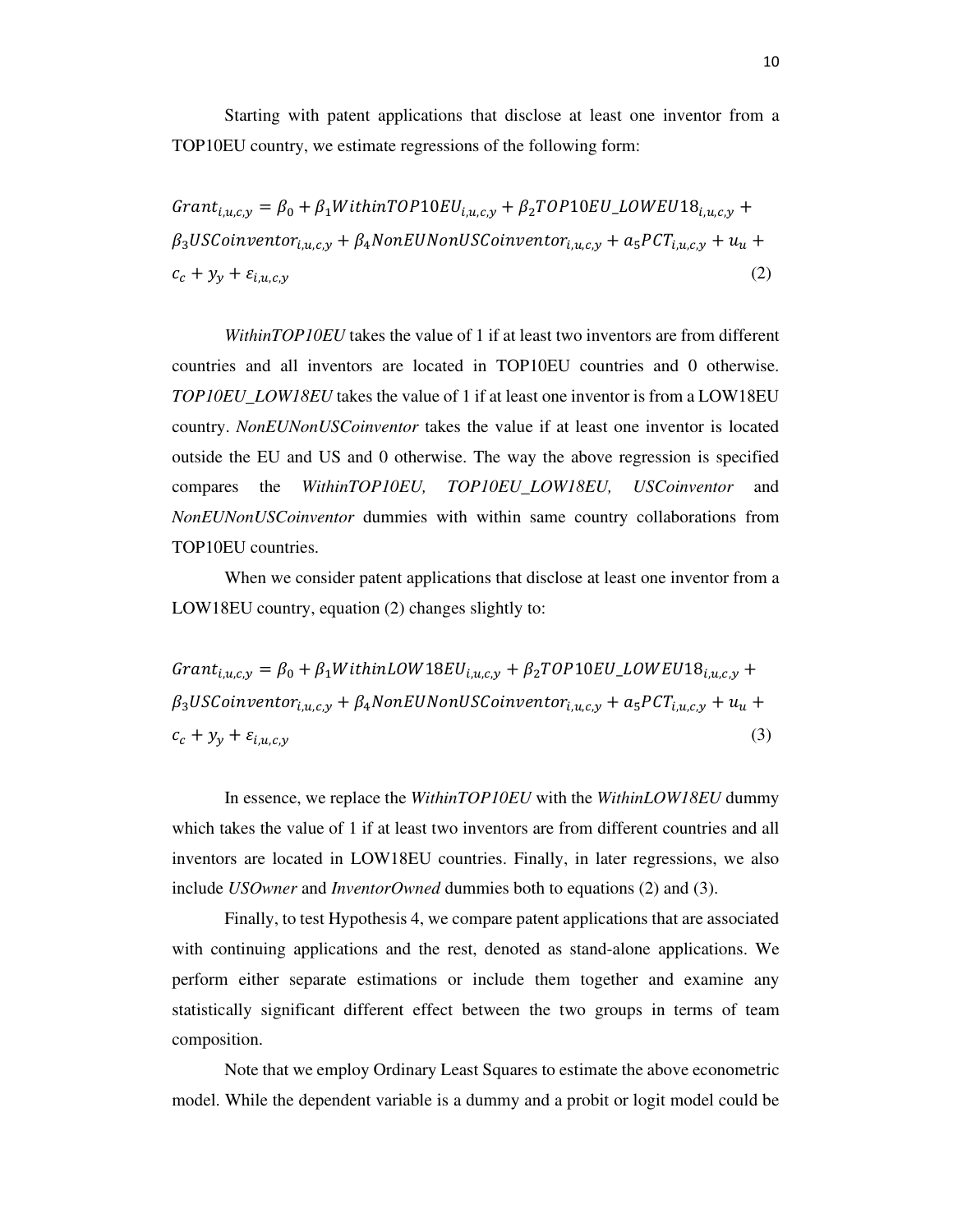used, the large number of fixed effects makes such estimators less precise (Angrist and Pischke, 2008). Several studies have opted for the linear probability model when they encompass a large number of fixed effects (see for instance Belenzon and Schankerman 2013). I any event, for our baseline estimations, we present results from probit estimations to provide robustness.

### **4. Data Construction and Description**

### **4.1. Data Construction**

Our primary source of data is the Office of the Chief Economist at the USPTO and in particular the PatEx database which describes in detail the prosecution history of all patent applications that opted for publication after November 20, 2000 (Graham *et al.* 2015).15,16 We extracted detailed information for 475,857 patent applications filed between 2001 and 2009 that disclose at least one inventor from one of the 28 EU countries. Given that the dataset runs through 2015, our decision to stop at 2009 is to credibly identify patent applications that have been abandoned and have not been issued a patent and most likely will not be issued a patent in the future.<sup>17</sup>

 A major contribution of this study is that we complement this dataset with information regarding the patent owner. This piece of information is important as we can examine whether the inventor collaboration findings are confounded by patent ownership. However, patent applications do not disclose the patent owner, as in the US only a person can file for a patent application. Therefore, only the inventors are disclosed at the patent application.

 To extract information on patent ownership we rely again on the USPTO Office of the Chief Economist and the patent assignment dataset (Marco *et al.* 2015).<sup>18</sup> In the US, once patents are transferred between entities, the transaction is disclosed at the  $USPTO.<sup>19</sup>$  For the purpose of our study, we are interested on the first transaction of

<sup>15</sup> https://www.uspto.gov/learning-and-resources/electronic-data-products/patent-examination-researchdataset-public-pair

<sup>&</sup>lt;sup>16</sup> Before that date, patent applications in the US were not published. With the passage of AIPA, on November 20, 2000, patent applications that reserved the right to file abroad were published.

<sup>&</sup>lt;sup>17</sup> While certain patents may take more than six years to be granted, studies have shown that the overwhelming population is granted within few years from grant. For instance, Popp et al (2004) showed that 50% of patents takes at most 23 months to be granted. Further, Regibeau and Rockett (2010) found a similar average application length for a selected group of patents.

<sup>18</sup>https://www.uspto.gov/learning-and-resources/electronic-data-products/patent-assignment-dataset

<sup>&</sup>lt;sup>19</sup> Disclosure as of yet is not mandatory. However, for legal reasons entities are inclined to disclose such transactions. For instance, in patent infringement cases the court needs to have clear view of patent ownership.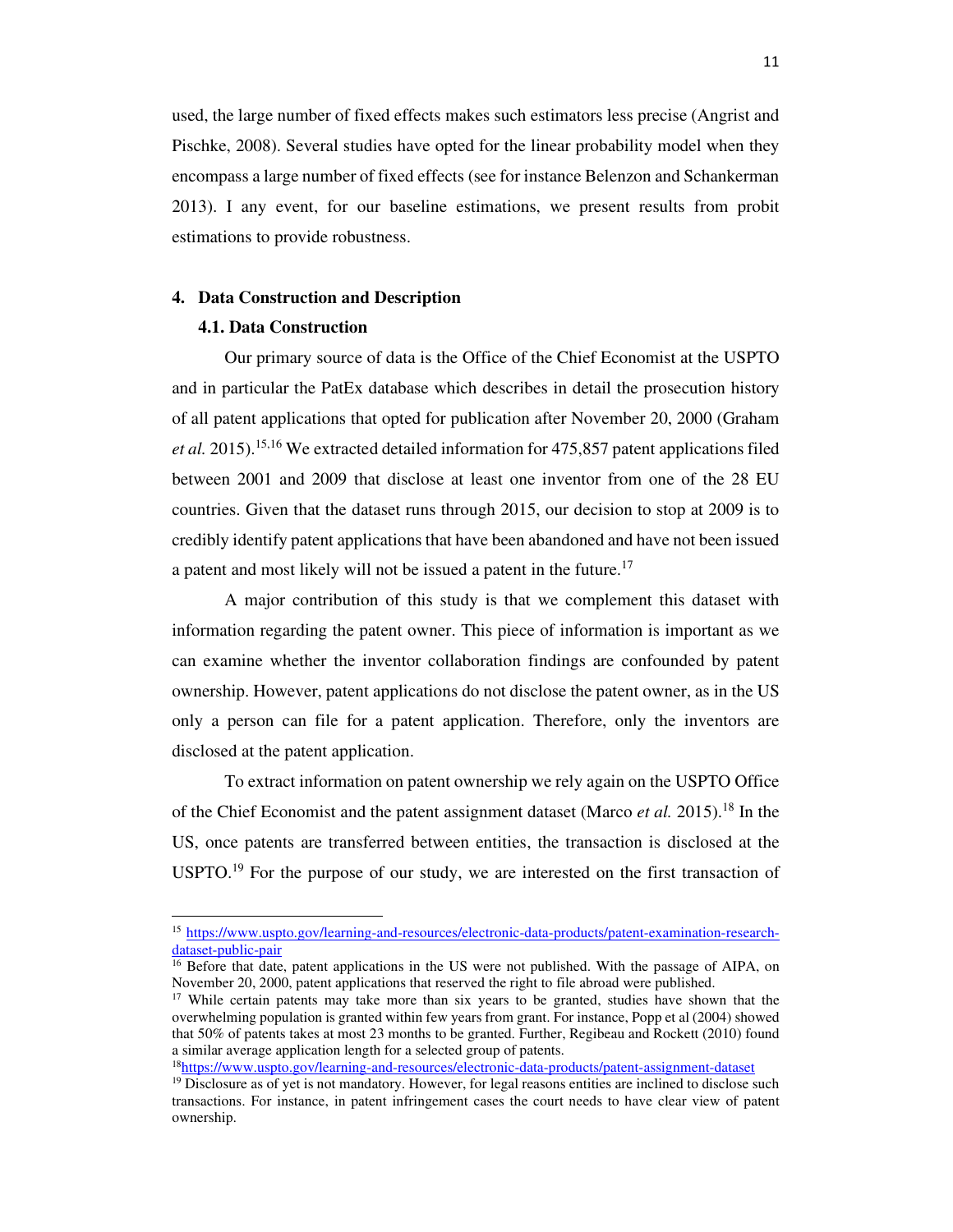each patent application that took place within a short period of time from application date. The usual practice is that once an application is filed, the inventor(s) if employed by a firm/organization, assign(s) ownership to her employer usually on the same day or within a few weeks/months. Therefore, by capturing the first transaction that has also occurred early we are able to capture the owner's country. We treat the firm/organization as applicant only if the assignment has taken place within 12 months from the date of application.

Via this methodology, we collected assignee's location information for 376,425 patent applications; approximately 79% of our sample. The rest could be patent applications that disclosed a patent owner but much later than twelve months. However, in all likelihood these are patent applications that did not have an owner and by default they were inventor-owned since they did not transfer ownership to a firm or organization.<sup>20</sup>

#### **4.2. Data Description**

The average propensity of a patent application to be granted a patent is 65.4%. This number however masks significant variation across countries and types of collaboration. Table 1 displays the average propensity of a patent application to be issued a patent by country and further distinguishes by type of collaboration: single inventor patent applications, teams where all the inventors are from the same country, and teams where at least one inventor is from a different country.<sup>21</sup>

As can be seen there is considerable variation across countries both for the overall patent grant likelihood and when accounting for the composition of the research team. The higher overall likelihood of patent grant belongs to low innovative countries such as Latvia, Romania and Lithuania but so does the lowest for countries such as Cyprus, Malta and Portugal. However, with such small number of patent applications we cannot safely draw any conclusions.

Turning our attention to the comparison between inventor collaborations, we observe that for half of the countries, either solely domestic or international teams deliver higher probability of patent grant than single inventors' patent applications.

<sup>20</sup> Data from other sources show similar percentages to USPTO. Agiakloglou *et al.* (2015) have found that approximately 15% of US patents issued between 1990-2000 belong to inventors. According to USPTO data, in 2015, 13% of patents belonged to inventors.

<sup>&</sup>lt;sup>21</sup> We should note that the sum of observations exceeds the number of patent applications described early. This occurs because we double count patent applications that have inventors from multiple countries.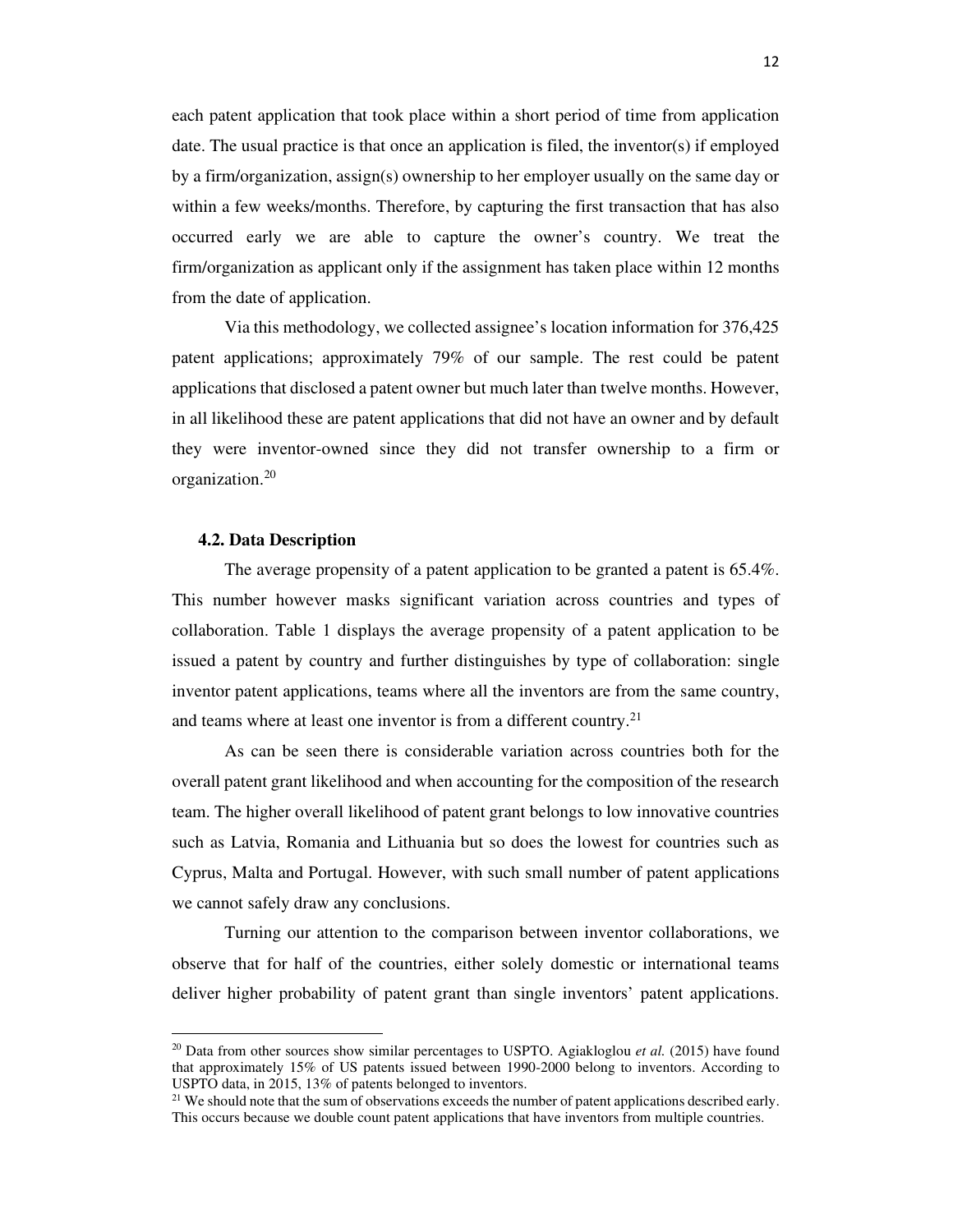Further, in thirteen out of twenty eight countries, international collaborations deliver higher probability of patent grant than domestic collaborations.

Looking into intra- and inter-EU collaborations, we further compare applications with TOP10EU- and LOW18EU-located inventors. Table 2 shows the likelihood of patent grant by type of collaboration. Column 1 includes all patent applications. Column 2 includes patent applications that have not generated continuing applications and they themselves are not continuing applications as well; i.e. the standalone applications. This group of patent applications can provide us with valuable insights as they are less likely to be associated with strategic (or increased) prosecution. In other words, in case the average patent application differs in the probability of patent grant than a stand-alone application, we can infer that at least a part of this difference is attributed to increased efforts by the applicant to obtain a patent. Indeed in all cases stand-alone applications have lower likelihood to be issued a patent than the average patent.

The highest probabilities of patent grant are observed for collaborations with US inventors and collaborations with TOP10EU countries. It is interesting to point that TOP10EU countries deliver high probability of patent grant both when inventors are from a single country and when inventors are from more than one TOP10EU country. Further, inventor collaborations with the US are associated with the highest propensity of patent grant.

Turning our attention to LOW18EU countries, they are overall associated with lower likelihood of obtaining a patent regardless of type of collaboration than TOP10EU countries. Further, collaborations with a US located inventor deliver the highest probability of patent grant than all other types of collaboration.

### **5. Results**

Table 3 estimates versions of equation (1). Columns 1-4 consider all patent applications. In Column 1 only the coefficients of *Team* and *PCT* are included (in addition to the fixed effects). Starting with *PCT*, its coefficient is negative; a patent application with a PCT priority is 4.2% less likely to be issued a patent. The negative coefficient with respect to PCT is robust across all Columns. This result, at first glance may seem counterintuitive; applicants that first file to WIPO have more time to draft the patent application and in general have more time to plan their patent prosecution strategy. On the other hand, patent applications that are filed directly to the USPTO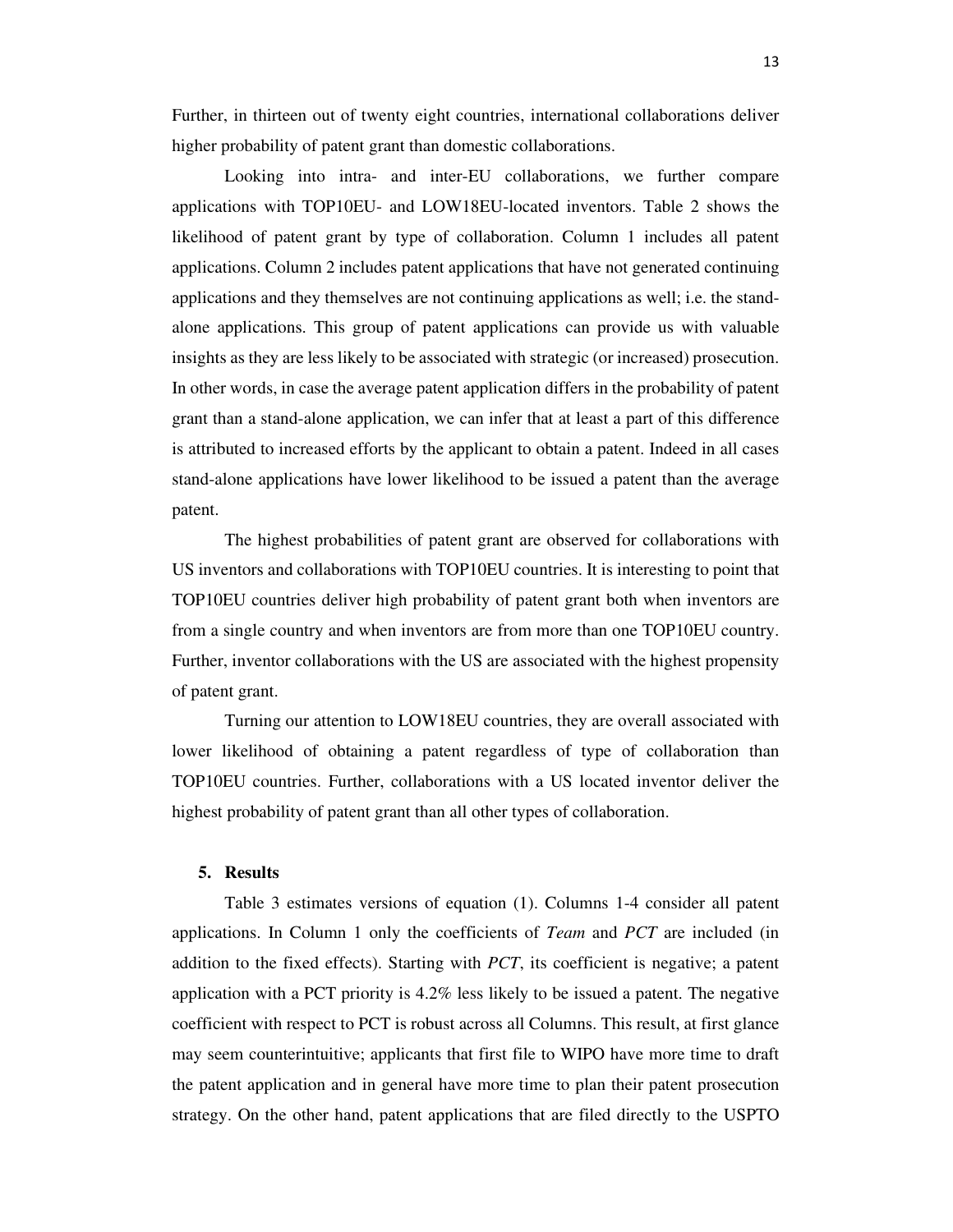could be applications that the applicants consider valuable and of high quality and therefore do not want to waste time by filing at an interim office. This result is also corroborated by Guellec and van Pottelsberghe (2000) for a sample of patent applications at the EPO.

The coefficient of *Team* is positive and statistically significant at the 1% level. While the magnitude of the coefficient varies across Columns, it is always significant at the 1% level indicative of the positive role of teams in securing the grant validating Hypothesis 1.

In Column 2, we include the *International* dummy. Patent applicants with international collaboration are 2.9% more likely to be issued a patent than applications without. This coefficient remains significant across all specifications of Table 3. Goertzel *et al.* (2017) and Alonso-Martínez (2018) argue that international collaborations can have positive effects in the quality of innovation outcomes. Our results here corroborate the above studies by showing that international collaborations increase the likelihood of patent grant.

In Column 3, we include the *USCoinventor* dummy. Patent applications with a US co-inventor are 2.3% more likely to be issued a patent than applications without. However, in Column 4 when we include the *USOwner* and *InventorOwned* dummies, we observe that the *USCoinventor* dummy reduces in magnitude. On the other hand the *USOwner* dummy is positive and statistically significant. This result implies that US ownership plays an important role in securing the grant validating in part Hypothesis 2 on the presence of a US entity in the patent application.

Further, the coefficient of *InventorOwned* is negative and significant indicating that patent applications owned by inventors are less likely to be issued a patent than applications owned by non-US firms or organizations.

 While the above findings provide insights on the average propensity of patent grant, they do not inform us on whether certain types of collaborations are associated with increased tendency of strategic patent prosecution or to the very least increased efforts to obtain a patent. To examine this further, in Columns 5-8, we focus strictly on patent applications that are not continuing applications and they themselves did not generate continuing patent applications (i.e. stand-alone patent applications). In other words, we focus on patent applications which their owners did not use continuation features to obtain a patent.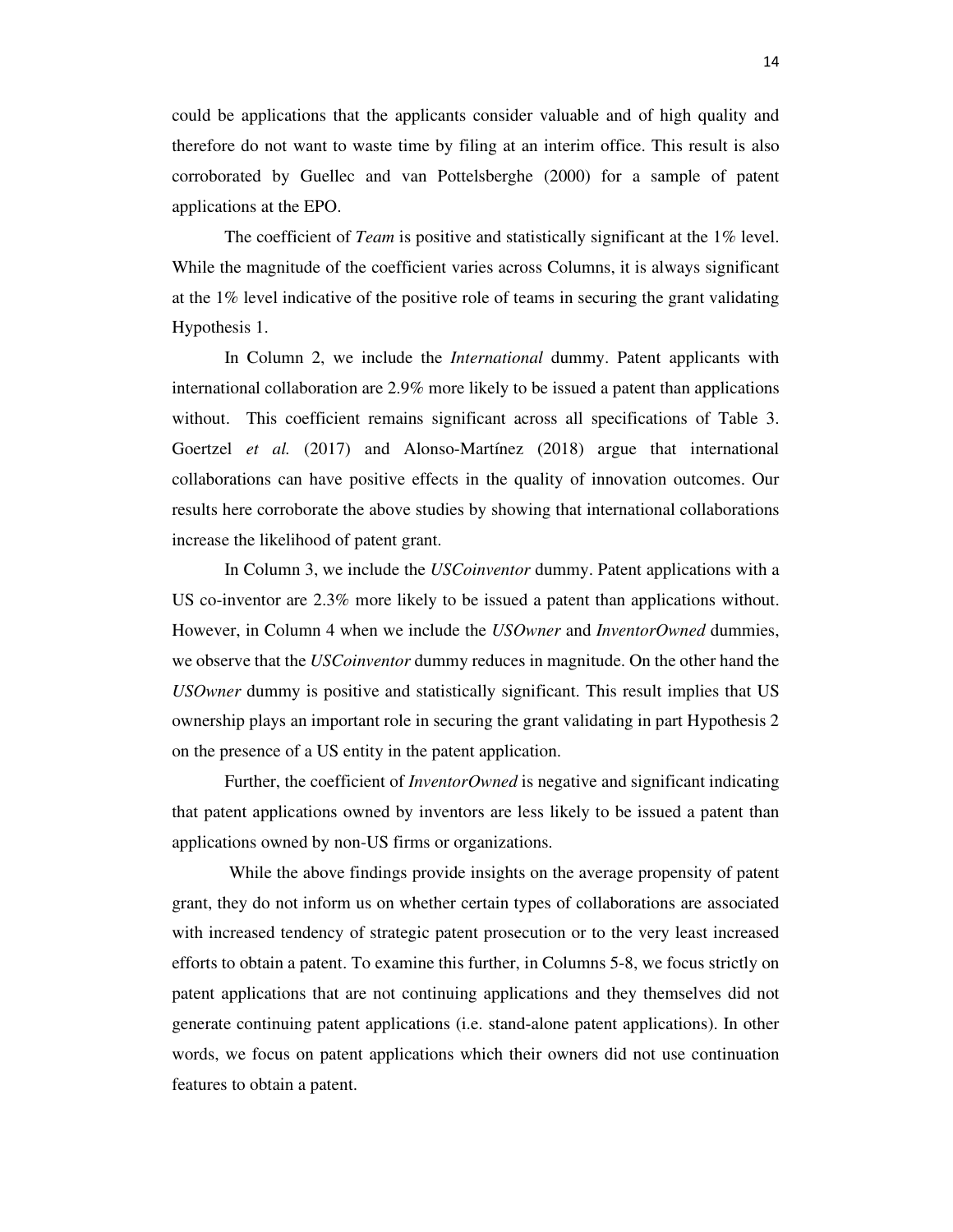Results are by and large similar in significance as before with one important distinction. In Column 8, the *USCoinventor* dummy is not significant. This implies that in applications where no continuations are used, US inventor collaborations are equally likely to deliver patent grant as other types of collaborations. However, the presence of a US owner is still associated with a higher likelihood of patent grant.

To examine if the differences are statistically significant between stand-alone applications and applications associated with a continuing application, we include all applications in Column 9 and include the following variables: *Cont* that takes the value of 1 if application is associated with a continuing application and 0 otherwise and the interaction of *Cont* with all the focal variables (*Team*, *International*, *USCoinventor*, *USOwner* and *InventorOwned*). Results are intuitive. The coefficient of *Cont* is positive and significant indicating that these applications indeed are more likely to be issued a patent consistent with Hypothesis 4. More importantly, the interaction terms of *Cont\_x\_USCoinventor* and *Cont\_x\_USOwner* are positive and significant implying that applications with a US Owner or a US co-inventor are even more likely to be issued with the use of continuing applications consistent again with Hypothesis 4.

In Table A of the Appendix we re-estimate Table 3 via a probit model. Results are by and large similar providing robustness on the choice of the estimator. In Table B of the Appendix, we re-estimate Table 3 by including the *Claims* and *Claims<sup>2</sup>* . The sample reduces to the observations where we have claims information. Most results are qualitatively similar.<sup>22</sup> The coefficient of *Claims* is positive and significant across the board. However, *Claims<sup>2</sup>* is negative indicating diminishing returns to the positive role of the number of claims in the likelihood of grant. There can be two possible reasons for this positive association. First, to the extent that more claims represent larger patent scope, such applications on average could be of higher quality and therefore more likely to be issued a patent. Second, more claims could potentially wear down the patent examiner and therefore more likely to allow the patent to be granted. While the patent may be granted with fewer claims, it will nevertheless be patented.<sup>23</sup>

Thus far, we have examined collaborations for all patent applications. In the next two tables, we decompose by the location of the inventors effectively examining

<sup>22</sup> The only difference is that the *USCoinventor* dummy in Column 8 is negative and significant. However, this does not alter qualitatively our interpretation as the positive role is still primarily driven the *USOwner* dummy.

 $23$  For an excellent discussion on USPTO's resources and the difference between the number of filed and issued claims see Frakes and Wasserman (2015).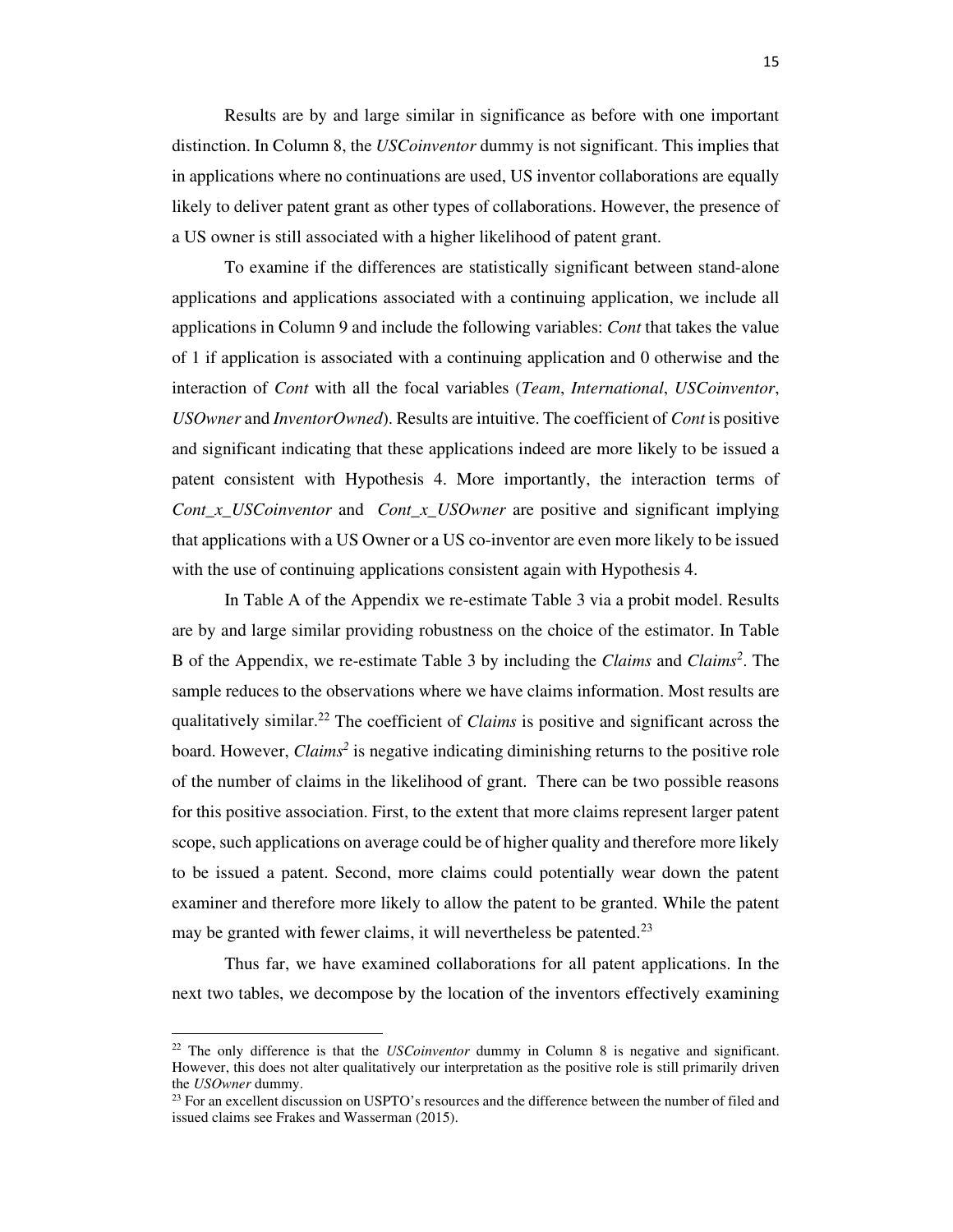Hypothesis 3. In Table 4, we consider patent applications that disclose at least one inventor from a TOP10EU country – we denote these as TOP10EU applications. Column 1 includes all patents. As before the coefficient of PCT is negative and statistically significant; a result that remains robust across all specifications. The coefficient of *Team* is again positive and significant. This result remains robust even when we only consider stand-alone applications in Column 4.

To focus on the types of collaborations in Column 2 we exclude patent applications that were filed by a single inventor and decompose the types of international collaborations as in equation (2) excluding the *USOwner* and *InventorOwned* dummies. The coefficient of *WithinTOP10EU* shows that patent applications with collaboration within the TOP10EU countries are 1.4% more likely to be issued a patent than patent applications from TOP10EU countries without such international collaboration. Also, collaborations with US inventors are associated with higher likelihood of obtaining a patent but collaboration with LOW18EU is associated with lower likelihood. The only type of collaboration that is not statistically significant is the one with non-EU/non-US inventors. In Column 3, we include the *USOwner* and *InventorOwned* dummies. Results are similar to Table 3: both the existence of a US owner and/or co-inventor increase the likelihood of a grant while inventor owned patent applications are less likely to obtain a grant.

In Columns 4-6 we only consider stand-alone patent applications; the order of the Columns is similar to those of 1-3. In Column 5 we observe that none of the inventor collaborations is positive and strongly statistically significant. In Column 6, the *USOwner* dummy is, as previously, positive and statistically significant. The coefficient of *NonEUNonUSCoinventor* turns significant but only at the 10% level. These results show that when no continuations are used all types of inventor collaborations are similarly likely to be issued a patent as within a TOP10EU country's collaboration. However, US presence in the form of an owner still delivers higher likelihood of patent grant. Results are corroborated when we include all applications and include the *Cont* dummy and all the relevant interaction terms.

In Table 5 we consider patent applications that disclose at least one inventor from a LOW18EU country – we denote these as LOW18EU patent applications. Column 1 considers all such patent applications. The coefficient of *PCT* is again negative and significant across all specifications. The coefficient of *Team* is again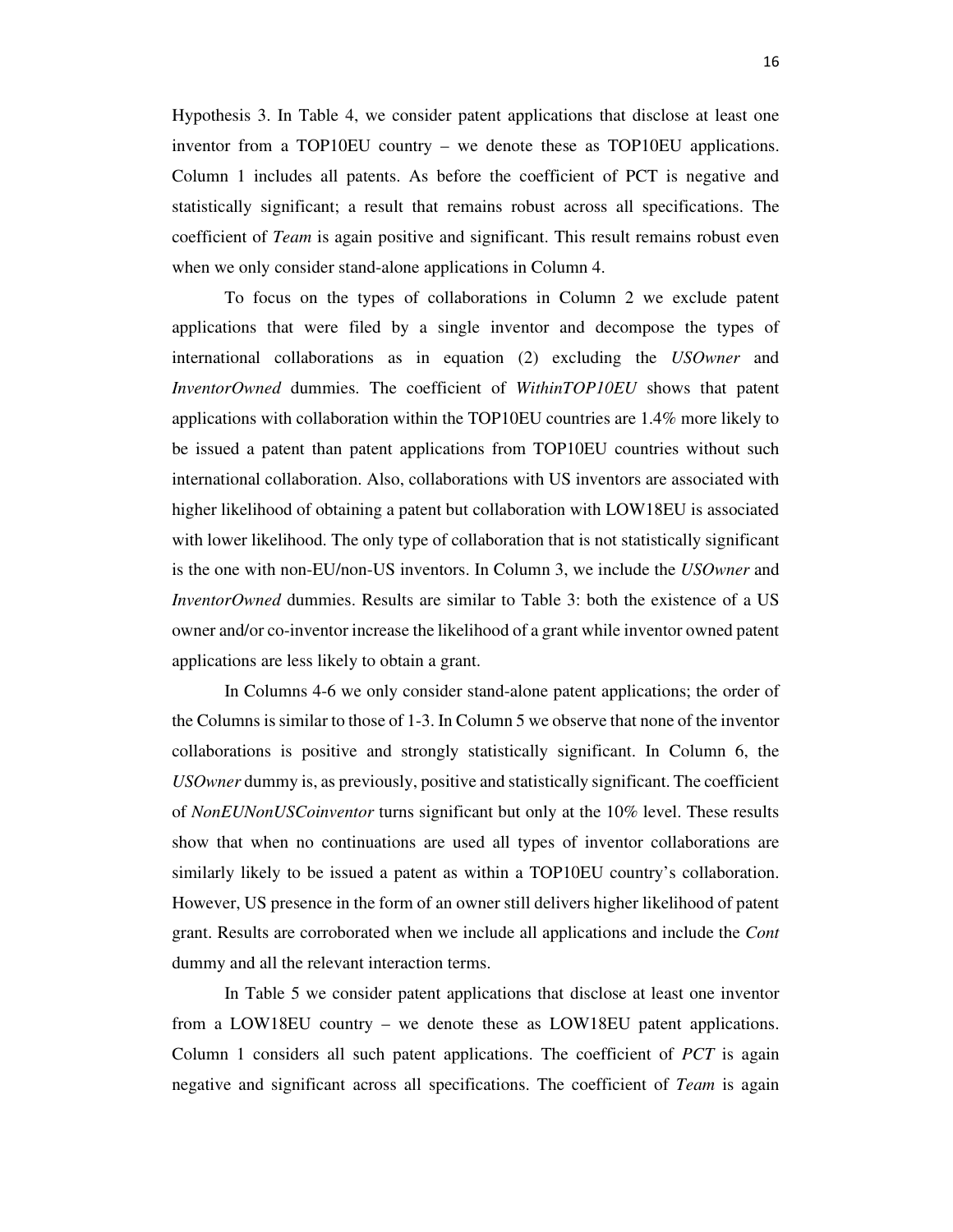positive and significant both in Column 1 and Column 4 where in the latter we consider stand-alone patent applications.

Column 2 estimates equation (3) by excluding the *USOwner* and *InventorOwned* dummies. Collaborations with US and non-EU/non-US inventors are positively associated with the likelihood of grant. When we include the *USOwner* dummy in Column 3, the coefficient of *USCoinventor* remains similar in magnitude and significance.

We should further note that the coefficient of *NonEUNonUSCoinventor* is positive and statistically significant across the both specifications (Columns 2-3).

In Columns 4-6 we only consider stand-alone patent applications. In Columns 4-6 no type of collaboration is statistically significant except for the coefficient of *NonEUNonUSCoinventor* in one out of two cases.<sup>24</sup> In Column 6, the presence of a US owner increases the probability of patent grant. Column 7 includes all applications and accounts for which applications are associated with continuations. As previously, the coefficient of *Cont* is positive and significant. Interestingly, there is no statistical difference between stand-alone applications and those associated with continuations for the cases where a US owner is involved while in the case a US co-inventor is involved the latter types of applications are significantly more likely to be issued a patent.

The above results show that inventor composition and the presence of a US owner coupled with increased patent prosecution efforts matter. However, in certain aspects, they matter differently for high and low innovative EU countries. The presence of a US owner appears to matter more in the case of highly innovative countries while US inventor collaborations matter more for the case of the low innovative countries. For low innovative countries non-EU/non-US inventor collaborations also appear to matter for the likelihood of patent grant. The above results partly validate Hypothesis 3 with the exception of the role of US ownership for highly innovative countries. In both cases however, consistent with Hypothesis 4, we observe that a large part of the effects can be attributed to increased efforts of patent prosecution evident by continuing patent applications.

<sup>&</sup>lt;sup>24</sup> We pursued this issue further and included a Non-EU/Non-US owner dummy; any positive role by Non-EU/Non-US inventor collaborations is then accounted by the Non-EU/Non-US owner dummy both for LOW18EU and TOP10EU countries. This indicates that any positive role Non-EU/Non-US entities have on the likelihood of patent grant can be attributed to ownership rather than inventor collaboration.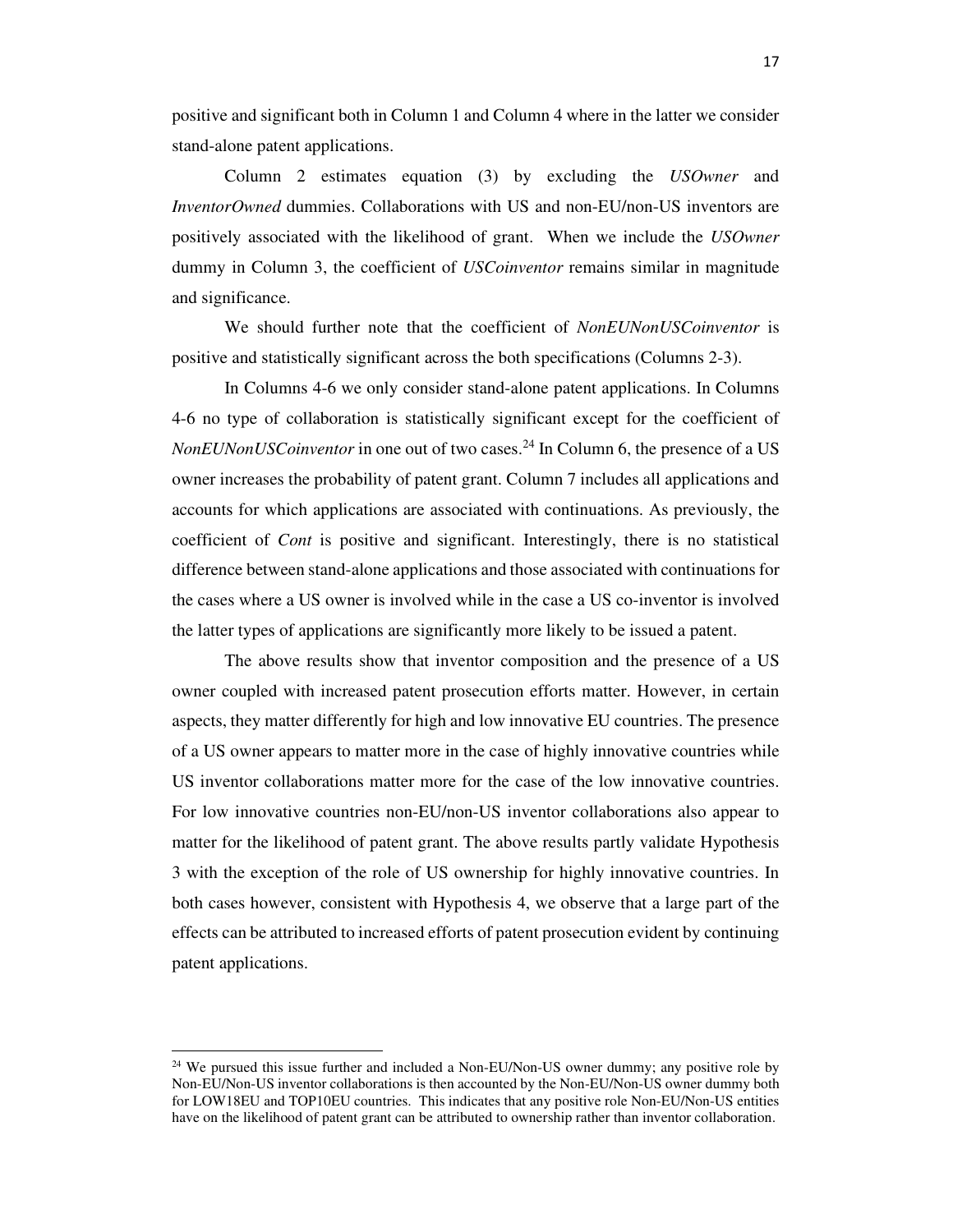### **6. Conclusion**

 At the forefront of protecting innovations, is the ability of inventors to obtain a patent for their inventions. Our setting is all patent applications filed at the USPTO over the period 2001-2009 and explicitly focus on EU located inventors. Our first finding is that teams are strongly associated with higher probability of obtaining a patent; a result consistent with the literature on teams and invention quality. For the average patent application, international collaborations can also increase the likelihood of patent grant.

With respect to TOP10EU countries, we find that collaborations with the US are associated positively with patent grant. Further US ownership also plays a positive role in obtaining a patent. Partly this US effect can be due to strategic patent prosecution as evident by continuations. Nonetheless, US ownership is also significant for the case of stand-alone patent applications.

With respect to LOW18EU countries, inventor collaboration with the US increases the likelihood of patent grant. Even after we include the US owner variables, US coinventorship stills remains significant. However, when we only consider standalone patent application, the positive role of US co-inventors dissipates. Finally, LOW18EU countries are also benefited from collaborations with other non-EU/non-US pointing to the need for these countries to pursue international collaborations to gain experience in pursuing patentable inventions and better patent prosecution.

With respect to policy our results point towards the importance of the intricacies of patent prosecution and the tools that applicants have in their disposal in obtaining a patent. Further, they indicate that while inventor collaborations are important and can be prolific in obtaining a patent, the location of the owner also matters and in some cases may overshadow the role of inventor collaborations.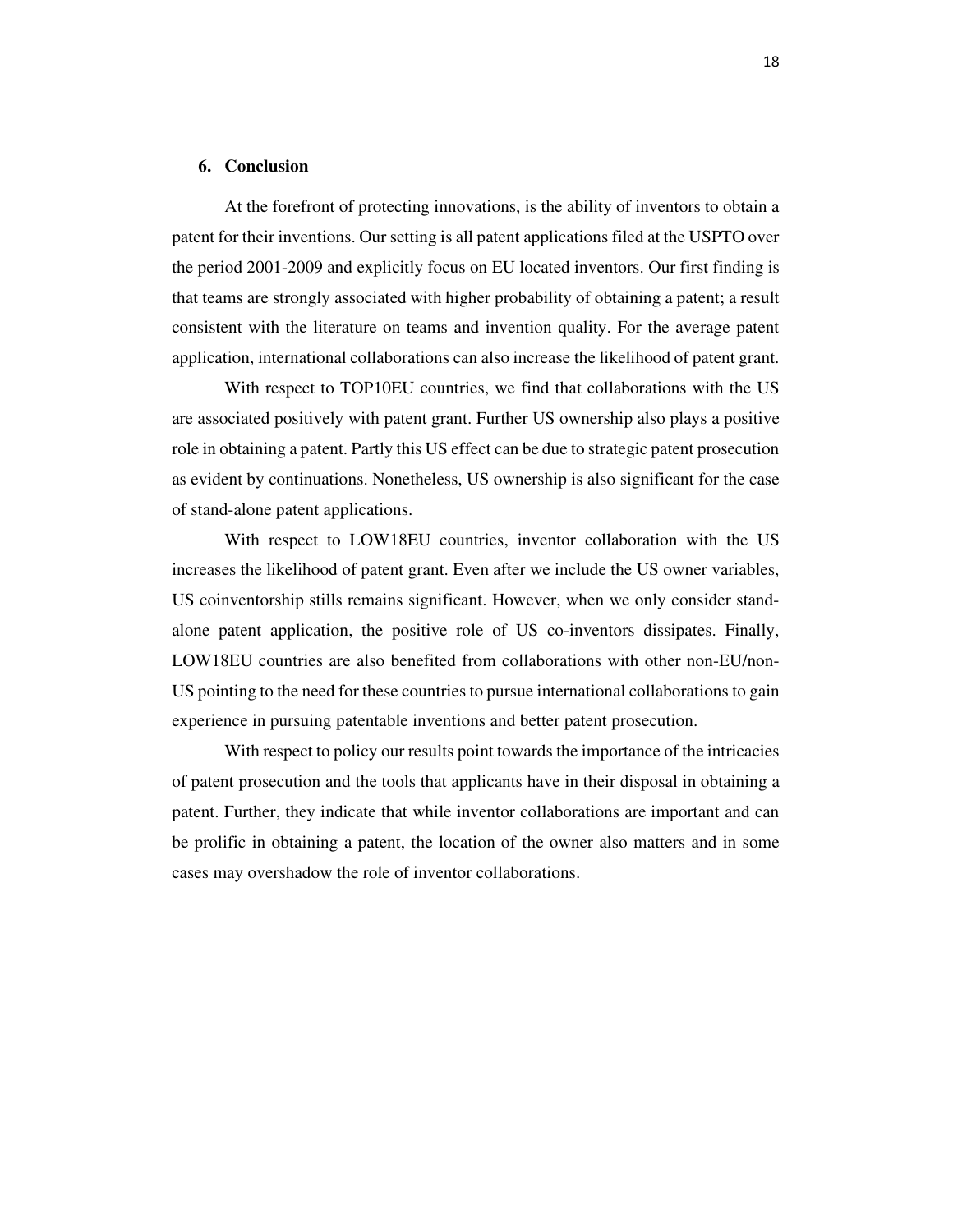### **References**

Agiakloglou, C., K. Drivas, and D. Karamanis. "Individual Inventors and Market Potentials: Evidence from US Patents." *Science and Public Policy* 43, no. 2(2016): 147- 56.

Alonso-Martínez, D. (2018). Social progress and international patent collaboration. Technological Forecasting and Social Change, 134, 169-177.

Angrist, J. D., & Pischke, J. S. (2008). *Mostly harmless econometrics: An empiricist's companion*. Princeton university press.

Balasubramanian, N., and J. Sivadasan. "What Happens When Firms Patent? New Evidence from U.S. Economic Census Data." *Review of Economics and Statistics* 93, no. 1(2011): 126-146.

Berger R (2005): A Study on the Cost of Patenting, prepared on behalf of the European Patent Office.

Bessen, J. (2008). The value of US patents by owner and patent characteristics. Research Policy, 37(5), 932-945.

Bessen, J., and M.J. Meurer. 2008. Patent failure: How Judges, Bureaucrats, and Lawyers put Innovators at Risk: Princeton University Press.

Blundell, R., R. Griffith, and J. Van Reenen. "Market share, market value and innovation in a panel of British manufacturing firms." *Review of Economic Studies* 66, no. 3(1999): 529-554.

Breitzman, A., Thomas, P., & Cheney, M. (2002). Technological powerhouse or diluted competence: techniques for assessing mergers via patent analysis. R&D Management, 32(1), 1-10.

Chalioti, E., Drivas, K., Kalyvitis, S., & Katsimi, M. (2016). Innovation, Patents and Trade: A Firm-level Analysis.

de Rassenfosse, G., Jaffe, A. B., & Webster, E. (2016). *Low-quality patents in the eye of the beholder: Evidence from multiple examiners* (No. w22244). National Bureau of Economic Research.

de Rassenfosse, G., Raiteri, E., & Bekkers, R. (2017). Discrimination in the patent system: evidence from standard-essential patents.

de Rassenfosse, G., Jensen, P. H., Julius, T. M., Palangkaraya, A., & Webster, E. (2018). Getting Patents: Does the Quality of Patent Attorney Matter?. Alfons and Webster, Elizabeth M., Getting Patents: Does the Quality of Patent Attorney Matter.

Danguy, J., & de la Potterie, B. V. P. (2011). Cost-benefit analysis of the community patent. *Journal of Benefit-Cost Analysis*, *2*(2), 1-43.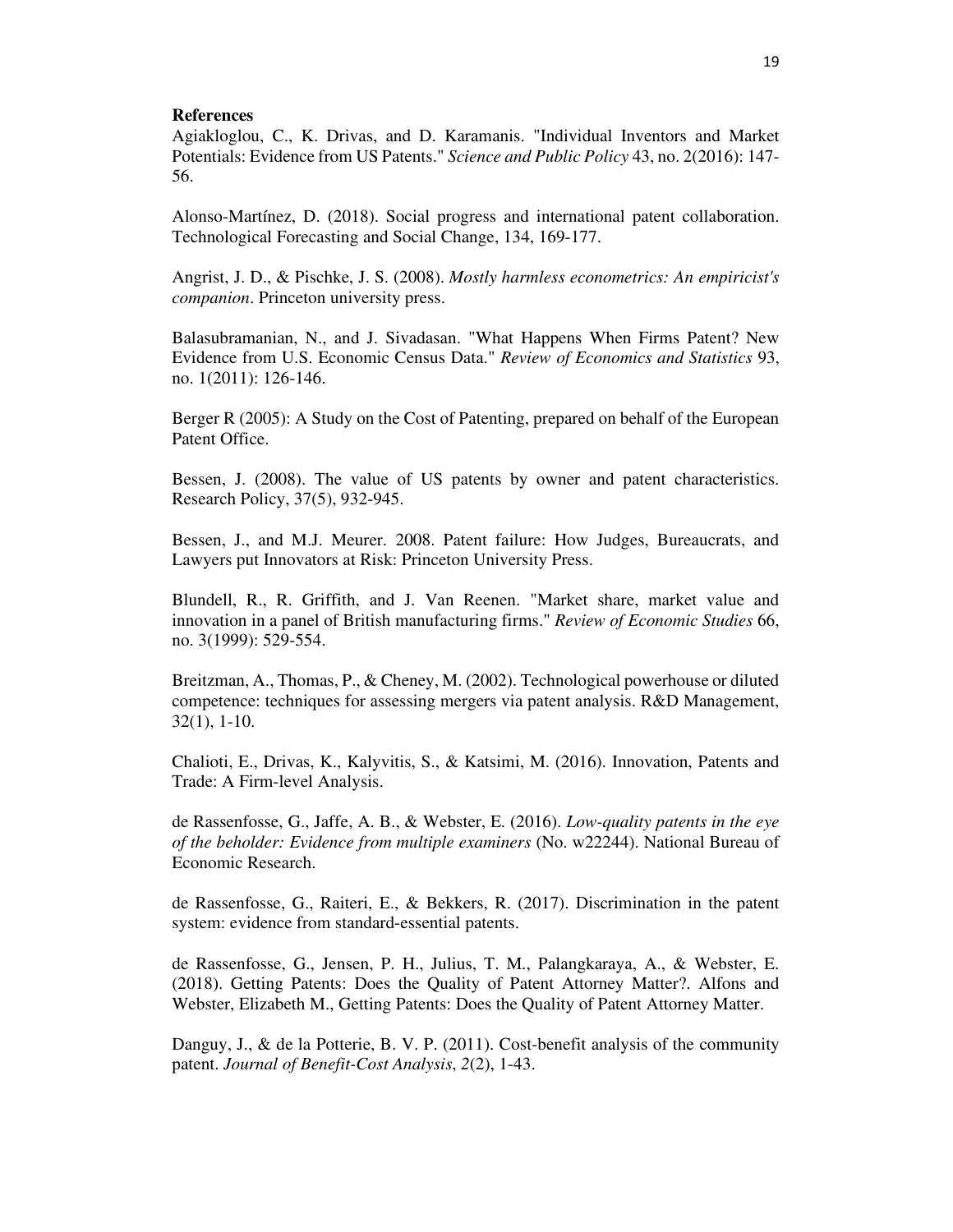Economics, E. (2014). Economic Analysis of the Unitary Patent and Unified Patent Court.

European Commission (2011) "Impact assessment accompanying document to the proposal for a regulation of the European Parliament and the Council implementing enhanced cooperation in the area of the creation of Unitary Patent protection and proposal for a Council regulation implementing enhanced cooperation in the area of the creation of Unitary Patent protection with regard to the applicable translation arrangements"

Ezcurra, R., & Pascual, P. (2008). Fiscal decentralization and regional disparities: evidence from several European Union countries. Environment and Planning A, 40(5), 1185-1201.

Frakes, M. D., & Wasserman, M. F. (2015). Does the US Patent and Trademark Office Grant Too Many Bad Patents: Evidence from a Quasi-Experiment. *Stan. L. Rev.*, *67*, 613.

Frakes, M. D., and M. F. Wasserman. "Is the Time Allocated to Review Patent Applications Inducing Examiners to Grant Invalid Patents?: Evidence from Micro-Level Application Data." *Review of Economics and Statistics* (2016).

Geppert, K., & Stephan, A. (2008). Regional disparities in the European Union: Convergence and agglomeration. Papers in Regional Science, 87(2), 193-217.

Goertzel, B., Goertzel, T., & Goertzel, Z. (2017). The global brain and the emerging economy of abundance: Mutualism, open collaboration, exchange networks and the automated commons. Technological Forecasting and Social Change, 114, 65-73.

Graham, Stuart J.H. and Marco, Alan C. and Miller, Richard, The USPTO Patent Examination Research Dataset: A Window on the Process of Patent Examination (November 30, 2015). Available at SSRN: https://ssrn.com/abstract=2702637

Griliches, Z. "Market value, R&D, and patents." *Economic Letters* 7, no. 2(1981): 183- 187.

Guellec, D., and B. van Pottelsberghe. 2000. "Applications, grants and the value of patent." *Economics Letters* 69:109-114.

Harhoff, D., K. Hoisl, B. Reichl, and B. van Pottelsberghe. "Patent Validation at the Country Level - The Role of Fees and Translation costs." Research Policy 38(2009): 1423-1437.

Heller, M.A., and R.S. Eisenberg. 1998. "Can Patents Deter Innovation? The Anticommons in Biomedical Research." Science 280:698-701.

Henkel, J., & Jell, F. (2010). Patent Pending–Why faster isn't always better. Available at SSRN 1738912.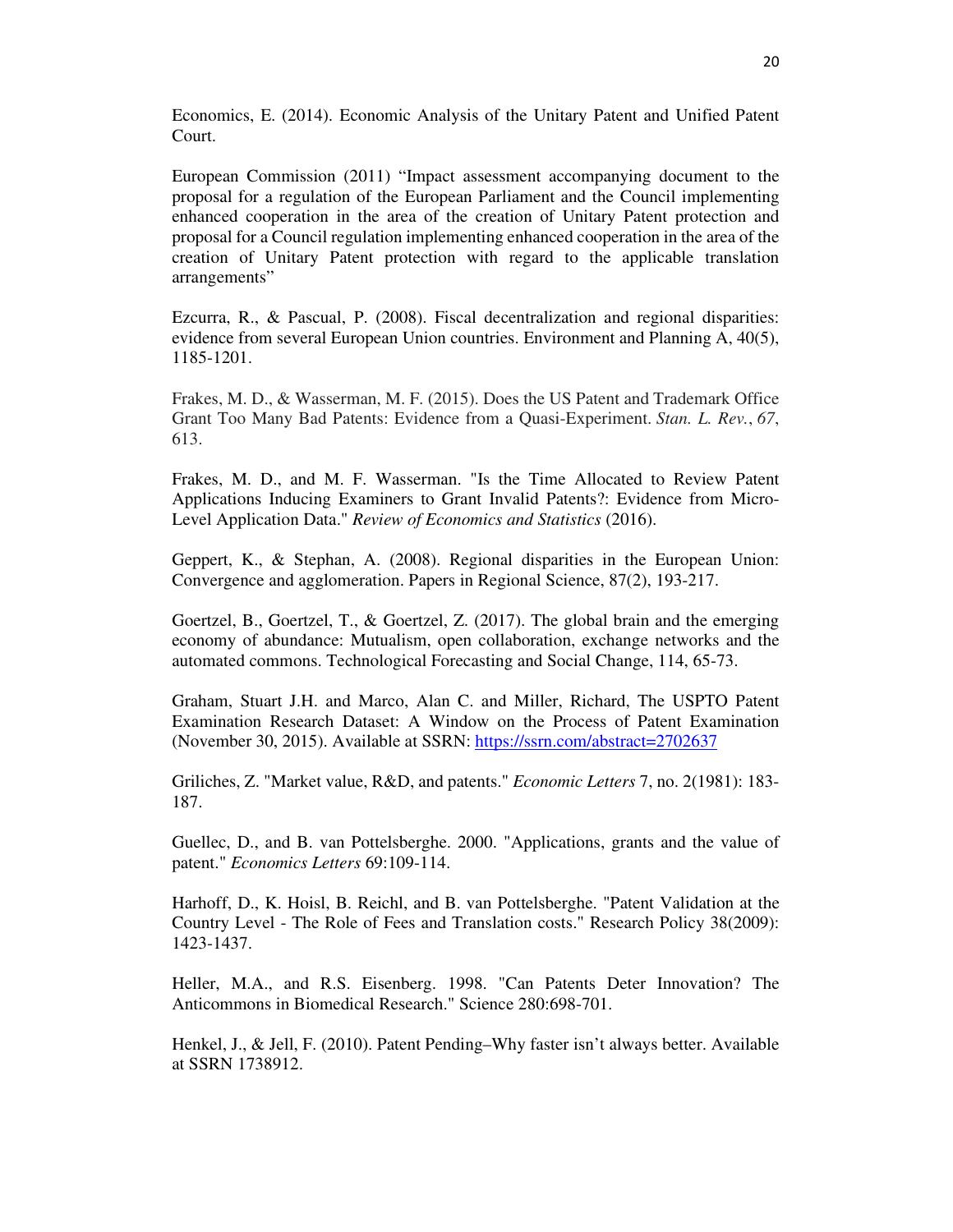Jones, C.I. 2005. "The Shape of Production Functions and the Direction of Technical Change." Quarterly Journal of Economics 120:517–549.

Kaitila, V. (2004). Convergence of real GDP per capita in the EU15. How do the Accession Countries fit in? (No. 025).

Kuhn, J. M., & Thompson, N. (2017). The Ways We've Been Measuring Patent Scope are Wrong: How to Measure and Draw Causal Inferences with Patent Scope.

Lei, Z., & Wright, B. D. (2017). Why weak patents? Testing the examiner ignorance hypothesis. *Journal of Public Economics*, *148*, 43-56.

Lemley, M. A., and B. Sampat. "Examiner characteristics and patent office outcomes." *Review of Economics and Statistics* 94, no. 3(2012): 817-827.

Lerner, J. 1994. "The Importance of Patent Scope: An Empirical-Analysis." *Rand Journal of Economics* 25(2):319-333.

Lerner, J. "The Empirical Impact of Intellectual Property Rights on Innovation: Puzzles and Clues." *American Economic Review Papers and Proceedings* 99, no. 2(2009): 343- 348.

Mann, R. J., & Sager, T. W. (2007). Patents, venture capital, and software start-ups. *Research Policy*, *36*(2), 193-208.

Marco, Alan C., Graham, Stuart J.H., Myers, Amanda F., D'Agostino, Paul A and Apple, Kirsten, The USPTO Patent Assignment Dataset: Descriptions and Analysis (July 27, 2015). Available at SSRN: http://ssrn.com/abstract=2636461

Moser, P. "How Do Patent Laws Influence Innovation? Evidence from Nineteenth-Century World's Fairs." *American Economic Review* 95, no. 4(2005): 1214-1236.

Murray, F., and S. Stern. 2007. "Do Formal Intellectual Property Rights Hinder the Free Flow of Scientific Knowledge? An Empirical Test of the Anti-Commons Hypothesis." *Journal of Economic Behavior & Organization* 63:648-687.

Popp, D., T. Juhl, and D.K.N. Johnson. 2004. "Time in Purgatory: Examining the Grant Lag for U.S. Patent Applications." *Topics in Economic Analysis and Policy* 4(1 (Article 29)):1-43.

Quillen, C. D., and O. H. Webster. "Continuing patent applications and performance of the US Patent Office." *Federal Circuit Bar Journal* 11, no. 1(2001): 1-21.

Quillen, C. D., O. H. Webster, and R. Eichmann. "Continuing Patent Applications and Performance of the US Patent and Trademark Office-Extended." *Federal Circuit Bar Journal* 12, no. 1(2002): 35-55.

Regibeau, P.and K. Rockett. 2010. "Innovation Cycles and Learning at the Patent Office: Does the Early Patent Get the Delay?" *Journal of Industrial Economics* 58(2):222-246.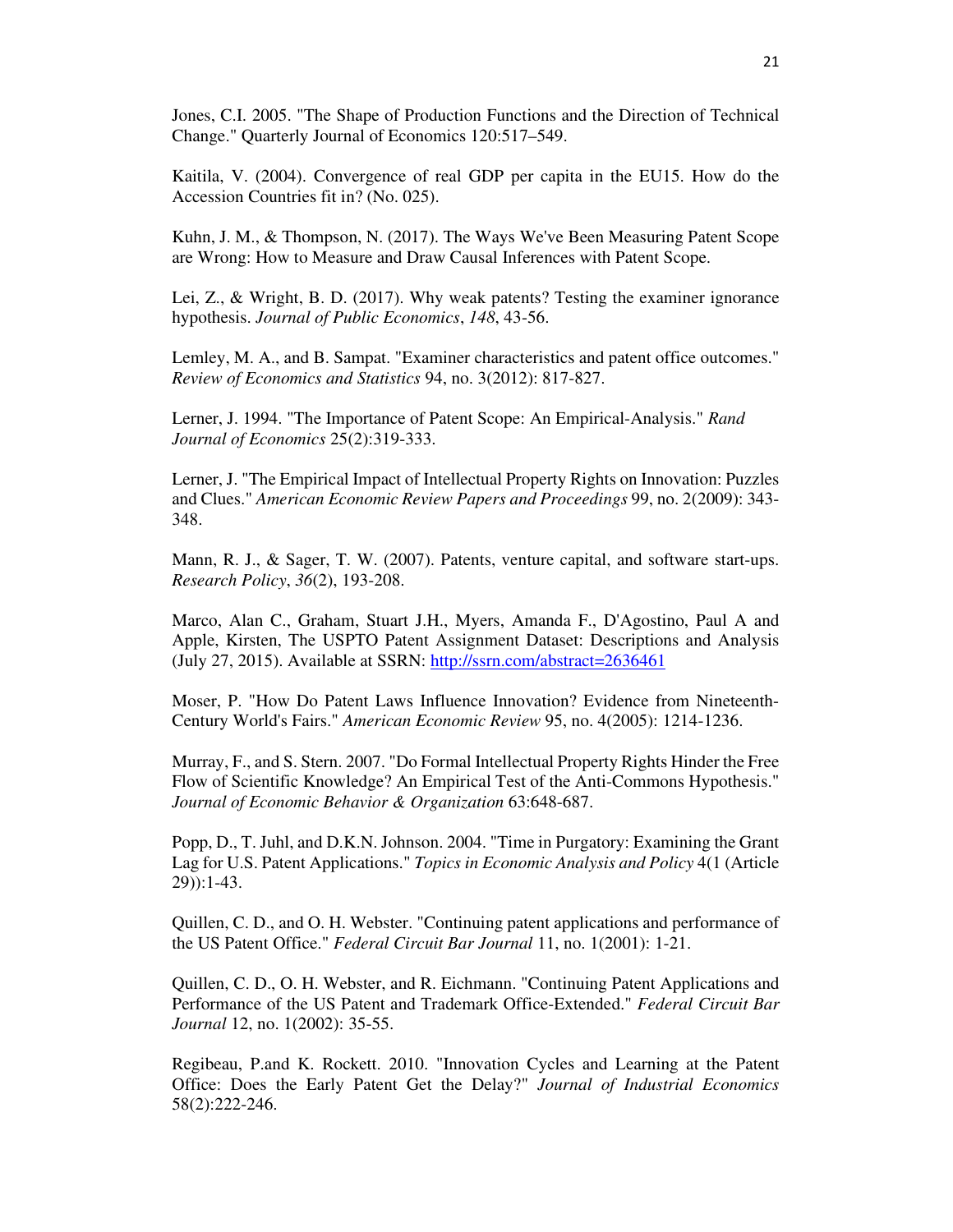Sampat, B. N., & Shadlen, K. C. (2017). Secondary pharmaceutical patenting: A global perspective. *Research Policy*, *46*(3), 693-707.

Sandner, P. G., and J. Block. "The market value of R&D, patents, and trademarks." *Research Policy* 40, no. 7(2011): 969-985.

Schettino, F., Sterlacchini, A., & Venturini, F. (2013). Inventive productivity and patent quality: Evidence from Italian inventors. *Journal of Policy Modeling*, *35*(6), 1043- 1056.

Schuett, F. "Patent quality and incentives at the patent office." *Rand Journal of Economics* 44, no. 2(2013): 313-336.

Scotchmer, S. (2004). Innovation and incentives. MIT press.

Singh, J., and L. Fleming. "Lone Inventors as Sources of Breakthroughs: Myth or Reality?" *Management Science* 56, no. 1(2010): 41-56.

Tseng, C. Y., & James Goo, Y. J. (2005). Intellectual capital and corporate value in an emerging economy: empirical study of Taiwanese manufacturers. R&D Management, 35(2), 187-201.

Van Zeebroeck, N., de la Potterie, B. V. P., & Guellec, D. (2009). Claiming more: the increased voluminosity of patent applications and its determinants. Research Policy, 38(6), 1006-1020.

Webster, E., P. H. Jensen, and A. Palangkaraya. "Patent examination outcomes and the national treatment principle." *Rand Journal of Economics* 45, no. 2(2014): 449-469.

Webster, E., Palangkaraya, A., & Jensen, P. H. (2007). Characteristics of international patent application outcomes. *Economics Letters*, *95*(3), 362-368.

Yamauchi, I., & Nagaoka, S. (2015). An economic analysis of deferred examination system: Evidence from a policy reform in Japan. International Journal of Industrial Organization, 39, 19-28.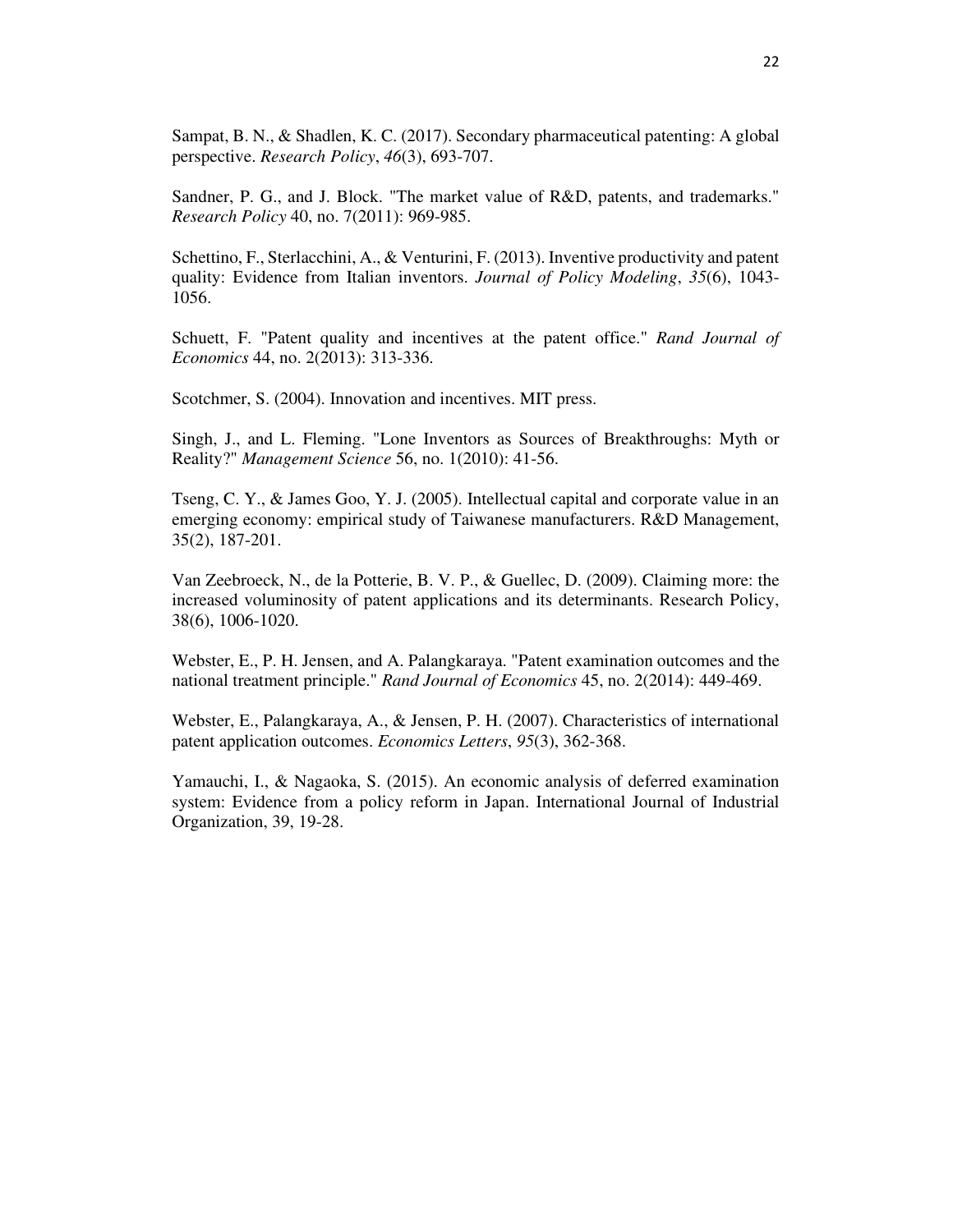|                            |         |         | Probability of Patent Grant |         |               |
|----------------------------|---------|---------|-----------------------------|---------|---------------|
|                            |         |         |                             | Whole   |               |
|                            |         |         |                             | Team    |               |
|                            |         |         |                             | Within  | Foreign       |
| Country                    | Obs     | Overall | Single Inventor             | Country | Collaboration |
| AT                         | 12,030  | 68.9%   | 71.2%                       | 68.8%   | 67.1%         |
| BE                         | 15,627  | 63.1%   | 63.0%                       | 61.5%   | 64.4%         |
| <b>BG</b>                  | 492     | 71.1%   | 71.9%                       | 62.9%   | 76.4%         |
| <b>CY</b>                  | 110     | 54.5%   | 34.5%                       | 62.5%   | 61.5%         |
| CZ                         | 1,374   | 66.1%   | 64.0%                       | 63.0%   | 68.9%         |
| DE                         | 187,412 | 66.9%   | 69.4%                       | 66.7%   | 64.2%         |
| DK                         | 11,490  | 61.2%   | 66.6%                       | 59.3%   | 59.1%         |
| EE                         | 210     | 65.7%   | 51.9%                       | 68.1%   | 67.4%         |
| ES                         | 8,949   | 59.7%   | $61.0\%$                    | 58.0%   | 61.2%         |
| ${\rm FI}$                 | 16,313  | 63.5%   | 65.4%                       | 63.3%   | 60.5%         |
| <b>FR</b>                  | 69,252  | 67.6%   | 69.9%                       | 67.9%   | 64.3%         |
| GB                         | 80,735  | 61.6%   | 61.6%                       | 60.4%   | 63.7%         |
| GR                         | 927     | 57.0%   | 51.2%                       | 57.2%   | 59.6%         |
| <b>HR</b>                  | 318     | 57.9%   | 71.6%                       | 49.2%   | 58.9%         |
| ${\rm H}{\rm U}$           | 1,632   | 55.6%   | 57.4%                       | 55.7%   | 54.7%         |
| $\rm IE$                   | 5,092   | 59.5%   | 59.1%                       | 56.4%   | 62.6%         |
| $\ensuremath{\mathsf{IT}}$ | 32,473  | 68.4%   | 69.4%                       | 68.2%   | 67.0%         |
| LT                         | 135     | 78.5%   | 90.0%                       | 79.1%   | 76.8%         |
| LU                         | 985     | 73.2%   | 73.6%                       | 72.0%   | 73.5%         |
| LV                         | 141     | 48.9%   | 46.7%                       | 71.4%   | 44.8%         |
| MT                         | 62      | 54.8%   | 60.0%                       | 44.4%   | 57.9%         |
| NL                         | 32,051  | 61.6%   | 66.2%                       | 58.5%   | 62.4%         |
| $\mathbf{PL}$              | 1,206   | 61.6%   | 54.7%                       | 54.7%   | 68.4%         |
| PT                         | 643     | 52.9%   | $50.8\%$                    | 55.6%   | 51.5%         |
| RO                         | 401     | 74.3%   | 75.6%                       | 65.8%   | 76.5%         |
| <b>SE</b>                  | 24,560  | 65.5%   | 68.1%                       | 65.7%   | 61.2%         |
| SI                         | 478     | 58.2%   | 53.5%                       | 60.4%   | 58.0%         |
| SK                         | 317     | 62.8%   | 71.7%                       | 62.3%   | 60.0%         |

Table 1. Patent grant propensity by country and composition of inventor team.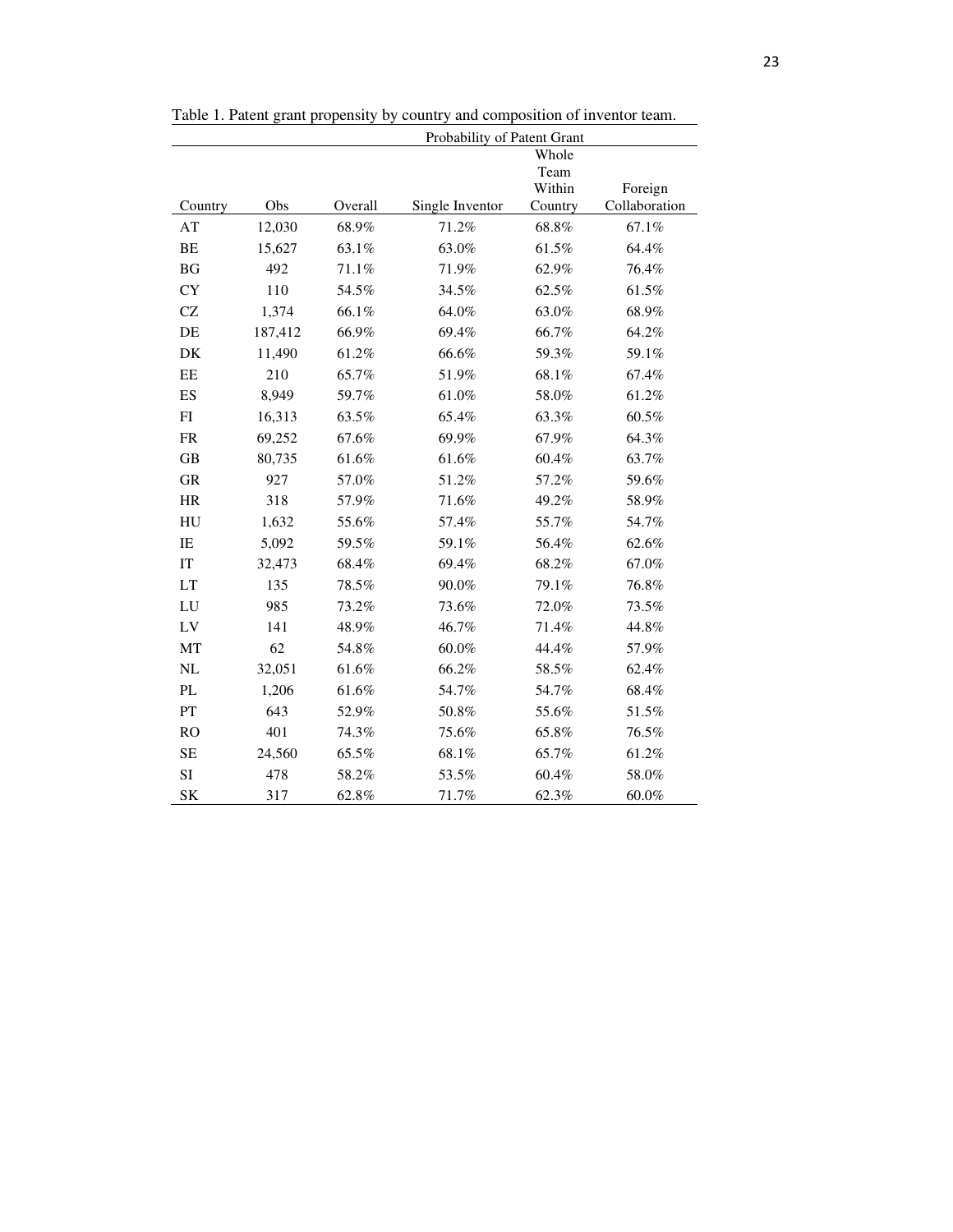| Type                                      | All Patent<br>applications | Stand-alone patent<br>applications |
|-------------------------------------------|----------------------------|------------------------------------|
| 1. All Inventors Within a LOW18EU Country | 58.1%                      | 56.8%                              |
| 2. All Inventors Within a TOP10EU Country | 65.2%                      | 64.7%                              |
| 3. All Inventors Within LOW18EU Countries | 63.7%                      | 58.9%                              |
| 4. All Inventors Within TOP10EU Countries | 63.2%                      | 62.1%                              |
| 5. LOW18EU-TOP10EU Collaborations         | 61.2%                      | 60.9%                              |
| 6. LOW18EU-US Collaborations              | 65.4%                      | 61.3%                              |
| 7. TOP10EU-US Collaborations              | 66.3%                      | 64.0%                              |

8. LOW18EU-NonUS Collaborations 61.9% 61.6% 9. TOP10EU-NonUS Collaborations 62.6% 61.8%

Table 2. Average probability of patent grant by type of inventor collaborations.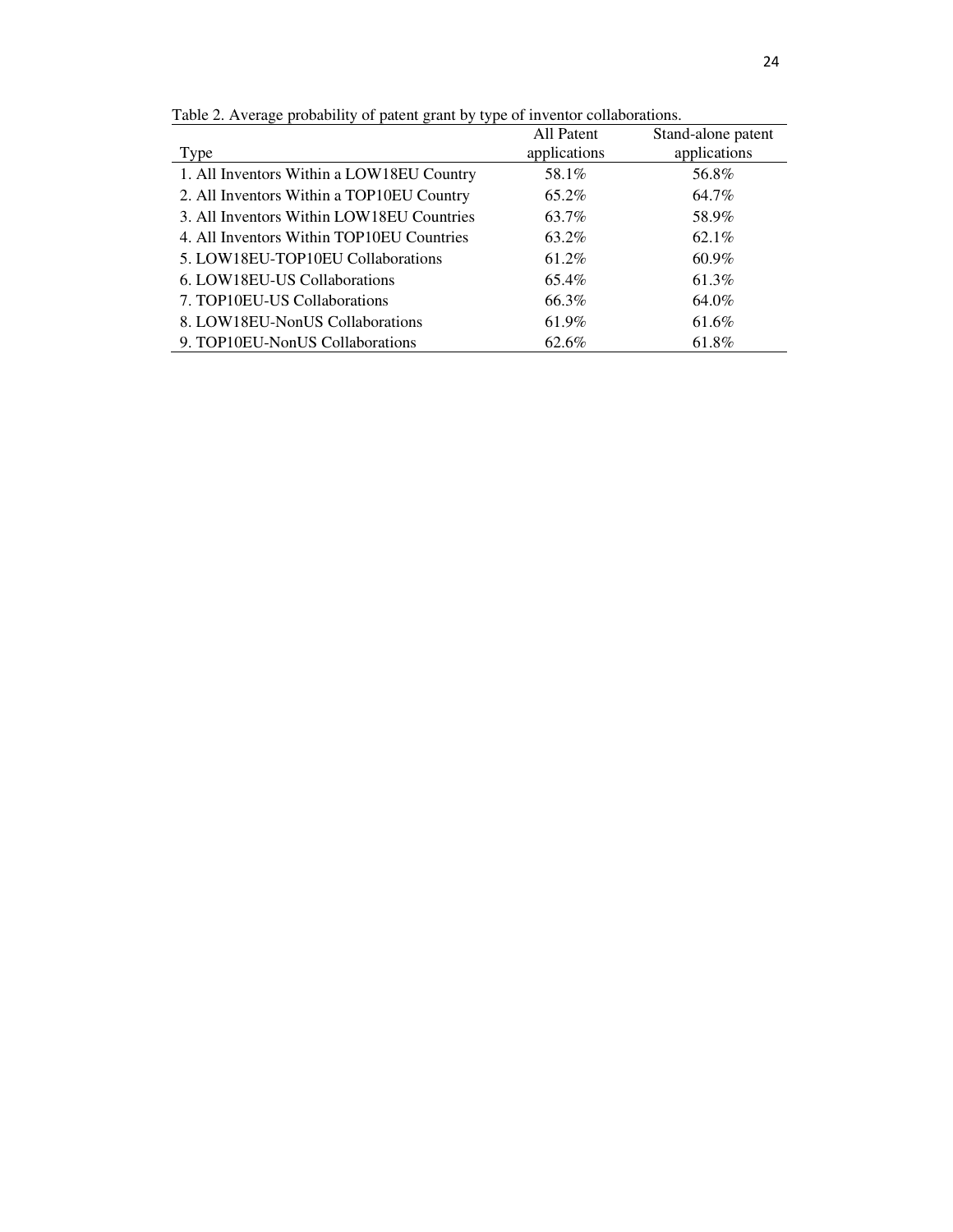| <b>VARIABLES</b>           | (1)          | (2)          | (3)          | (4)          | (5)          | (6)          | (7)          | (8)          | (9)          |
|----------------------------|--------------|--------------|--------------|--------------|--------------|--------------|--------------|--------------|--------------|
| Team                       | $0.0376***$  | $0.0618***$  | $0.0472***$  | $0.0441***$  | $0.0347***$  | $0.0486***$  | $0.0443***$  | $0.0373***$  | $0.0297***$  |
|                            | (0.00157)    | (0.00236)    | (0.00330)    | (0.00329)    | (0.00175)    | (0.00285)    | (0.00395)    | (0.00394)    | (0.00363)    |
| International              |              | $0.0290***$  | $0.0144***$  | $0.0155***$  |              | $0.0161***$  | $0.0118***$  | $0.0124***$  | $0.00967***$ |
|                            |              | (0.00211)    | (0.00313)    | (0.00312)    |              | (0.00262)    | (0.00379)    | (0.00377)    | (0.00347)    |
| <b>USCoinventor</b>        |              |              | $0.0234***$  | $0.0165***$  |              |              | 0.00736      | $-0.00110$   | $-0.00193$   |
|                            |              |              | (0.00362)    | (0.00371)    |              |              | (0.00455)    | (0.00465)    | (0.00446)    |
| <b>USOwner</b>             |              |              |              | $0.0302***$  |              |              |              | $0.0267***$  | $0.0243***$  |
|                            |              |              |              | (0.00224)    |              |              |              | (0.00258)    | (0.00254)    |
| InventorOwned              |              |              |              | $-0.0767***$ |              |              |              | $-0.122***$  | $-0.123***$  |
|                            |              |              |              | (0.00175)    |              |              |              | (0.00232)    | (0.00230)    |
| Cont                       |              |              |              |              |              |              |              |              | $0.0704***$  |
|                            |              |              |              |              |              |              |              |              | (0.00626)    |
| Cont $x$ Team              |              |              |              |              |              |              |              |              | $0.0223***$  |
|                            |              |              |              |              |              |              |              |              | (0.00573)    |
| Cont x International       |              |              |              |              |              |              |              |              | 0.00450      |
|                            |              |              |              |              |              |              |              |              | (0.00514)    |
| Cont x USCoinventor        |              |              |              |              |              |              |              |              | $0.0139**$   |
|                            |              |              |              |              |              |              |              |              | (0.00675)    |
| Cont_x_USOwner             |              |              |              |              |              |              |              |              | $0.0190***$  |
|                            |              |              |              |              |              |              |              |              | (0.00494)    |
| Cont x InventorOwned       |              |              |              |              |              |              |              |              | $0.0410***$  |
|                            |              |              |              |              |              |              |              |              | (0.00372)    |
| <b>PCT</b>                 | $-0.0419***$ | $-0.0394***$ | $-0.0385***$ | $-0.0335***$ | $-0.0468***$ | $-0.0458***$ | $-0.0455***$ | $-0.0336***$ | $-0.0311***$ |
|                            | (0.00145)    | (0.00146)    | (0.00146)    | (0.00147)    | (0.00169)    | (0.00170)    | (0.00170)    | (0.00171)    | (0.00148)    |
| <b>Observations</b>        | 475,857      | 475,857      | 475,857      | 475,857      | 359,343      | 359,343      | 359,343      | 359,343      | 475,857      |
| R-squared                  | 0.126        | 0.126        | 0.126        | 0.131        | 0.151        | 0.151        | 0.151        | 0.159        | 0.139        |
| 3-digit US Class FE        | <b>YES</b>   | <b>YES</b>   | <b>YES</b>   | <b>YES</b>   | <b>YES</b>   | <b>YES</b>   | <b>YES</b>   | <b>YES</b>   | <b>YES</b>   |
| <b>Application Year FE</b> | <b>YES</b>   | <b>YES</b>   | <b>YES</b>   | <b>YES</b>   | <b>YES</b>   | <b>YES</b>   | <b>YES</b>   | <b>YES</b>   | <b>YES</b>   |
| <b>EU Country FE</b>       | <b>YES</b>   | <b>YES</b>   | <b>YES</b>   | <b>YES</b>   | <b>YES</b>   | <b>YES</b>   | <b>YES</b>   | <b>YES</b>   | <b>YES</b>   |

Table 3. The role of collaborations in the overall likelihood of patent grant.

Notes: Dependent variable is a dummy that takes the value of 1 if patent application is granted and 0 otherwise. The estimation method is Ordinary Least Squares (OLS). Columns 1-4 consider both stand-alone applications and applications related to continuing applications. Columns 5-8 consider only stand-alone applications. Column 9 includes all applications and includes a dummy  $\overrightarrow{Cont}$  that takes the value of 1 if application is associated with a continuing application and 0 otherwise. It further includes interaction terms of *Cont* with the team composition variables. Standard errors are clustered at the first three-digit US patent classification. \*\*\* p<0.01, \*\* p<0.05, \* p<0.1.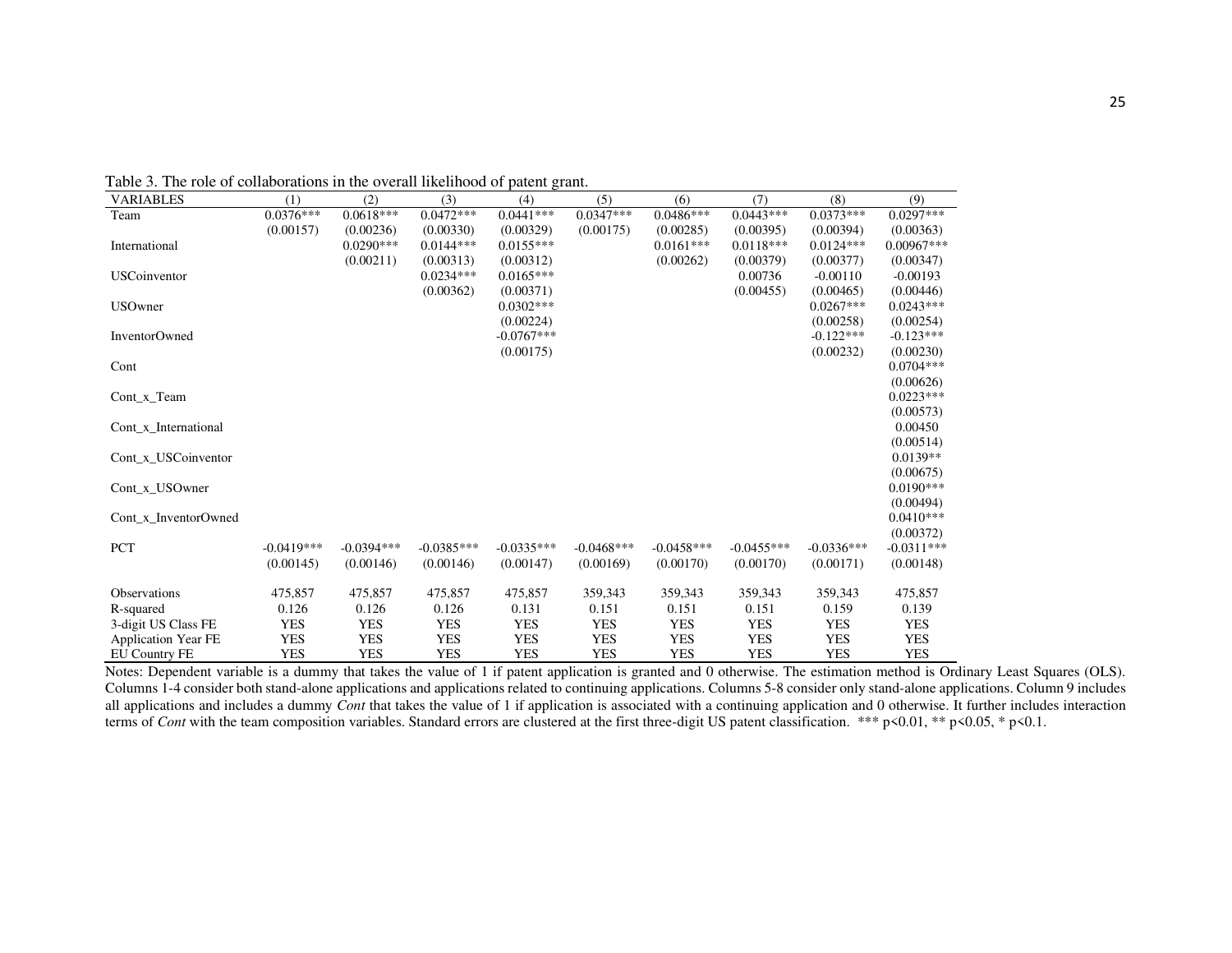| <b>VARIABLES</b>            | (1)          | (2)          | (3)          | (4)          | (5)          | (6)          | (7)          |
|-----------------------------|--------------|--------------|--------------|--------------|--------------|--------------|--------------|
| Team                        | $0.0366***$  |              |              | $0.0347***$  |              |              |              |
|                             | (0.00160)    |              |              | (0.00175)    |              |              |              |
| WithinTOP10EU               |              | $0.0141***$  | $0.0113**$   |              | 0.00449      | 0.000600     | 0.00406      |
|                             |              | (0.00538)    | (0.00537)    |              | (0.00688)    | (0.00687)    | (0.00584)    |
| TOP10EU LOW18EU             |              | $-0.113*$    | $-0.109*$    |              | $-0.0562$    | $-0.0535$    | $-0.113**$   |
|                             |              | (0.0587)     | (0.0587)     |              | (0.0722)     | (0.0713)     | (0.0566)     |
| <b>USCoinventor</b>         |              | $0.0182***$  | $0.0154***$  |              | 0.00827      | 0.00616      | 0.000312     |
|                             |              | (0.00522)    | (0.00529)    |              | (0.00674)    | (0.00683)    | (0.00608)    |
| NonEUNonUSCoinventor        |              | $-0.000636$  | 0.00399      |              | 0.00718      | $0.0129*$    | 0.00783      |
|                             |              | (0.00515)    | (0.00513)    |              | (0.00666)    | (0.00664)    | (0.00600)    |
| <b>USOwner</b>              |              |              | $0.0266***$  |              |              | $0.0211***$  | $0.0200***$  |
|                             |              |              | (0.00266)    |              |              | (0.00311)    | (0.00306)    |
| <b>InventorOwned</b>        |              |              | $-0.0703***$ |              |              | $-0.128***$  | $-0.128***$  |
|                             |              |              | (0.00217)    |              |              | (0.00305)    | (0.00304)    |
| Cont                        |              |              |              |              |              |              | $0.0904***$  |
|                             |              |              |              |              |              |              | (0.00264)    |
| Cont x WithinTOP10EU        |              |              |              |              |              |              | $0.0147**$   |
|                             |              |              |              |              |              |              | (0.00704)    |
| Cont_x_TOP10EU_LOW18EU      |              |              |              |              |              |              | $-0.00131$   |
|                             |              |              |              |              |              |              | (0.0155)     |
| Cont_x_USCoinventor         |              |              |              |              |              |              | 0.00398      |
|                             |              |              |              |              |              |              | (0.00802)    |
| Cont_x_NonEUNonUSCoinventor |              |              |              |              |              |              | $-0.0172**$  |
|                             |              |              |              |              |              |              | (0.00835)    |
| Cont_x_USOwner              |              |              |              |              |              |              | $0.0175***$  |
|                             |              |              |              |              |              |              | (0.00570)    |
| Cont_x_InventorOwned        |              |              |              |              |              |              | $0.0492***$  |
|                             |              |              |              |              |              |              | (0.00454)    |
| <b>PCT</b>                  | $-0.0421***$ | $-0.0422***$ | $-0.0390***$ | $-0.0468***$ | $-0.0501***$ | $-0.0403***$ | $-0.0359***$ |
|                             | (0.00147)    | (0.00173)    | (0.00174)    | (0.00169)    | (0.00203)    | (0.00204)    | (0.00174)    |
|                             |              |              |              |              |              |              |              |
| Observations                | 457,471      | 334,608      | 334,608      | 359,343      | 245,287      | 245,287      | 334,608      |
| R-squared                   | 0.125        | 0.115        | 0.119        | 0.151        | 0.139        | 0.147        | 0.128        |
| 3-digit US Class FE         | <b>YES</b>   | <b>YES</b>   | <b>YES</b>   | <b>YES</b>   | <b>YES</b>   | <b>YES</b>   | <b>YES</b>   |
| <b>Application Year FE</b>  | <b>YES</b>   | <b>YES</b>   | <b>YES</b>   | <b>YES</b>   | <b>YES</b>   | <b>YES</b>   | <b>YES</b>   |
| <b>EU Country FE</b>        | <b>YES</b>   | <b>YES</b>   | <b>YES</b>   | <b>YES</b>   | <b>YES</b>   | <b>YES</b>   | <b>YES</b>   |

Table 4. Probability of obtaining a patent. Decompose by type of international collaboration. Consider only applications with a *TOP10EU* located inventor.

Notes: Dependent variable is a dummy that takes the value of 1 if patent application is granted and 0 otherwise. The estimation method is Ordinary Least Squares (OLS). Columns 1-3 consider both stand-alone applications and applications related to continuing applications. Columns 4-6 consider only stand-alone applications. Column 7 includes all applications and includes a dummy Cont that takes the value of 1 if application is associated a with a continuing application and 0 otherwise. It further includes interaction terms of Cont with the team composition variables. Standard errors are clustered at the first three-digit US patent classification. \*\*\* p<0.01, \*\* p<0.05, \* p<0.1.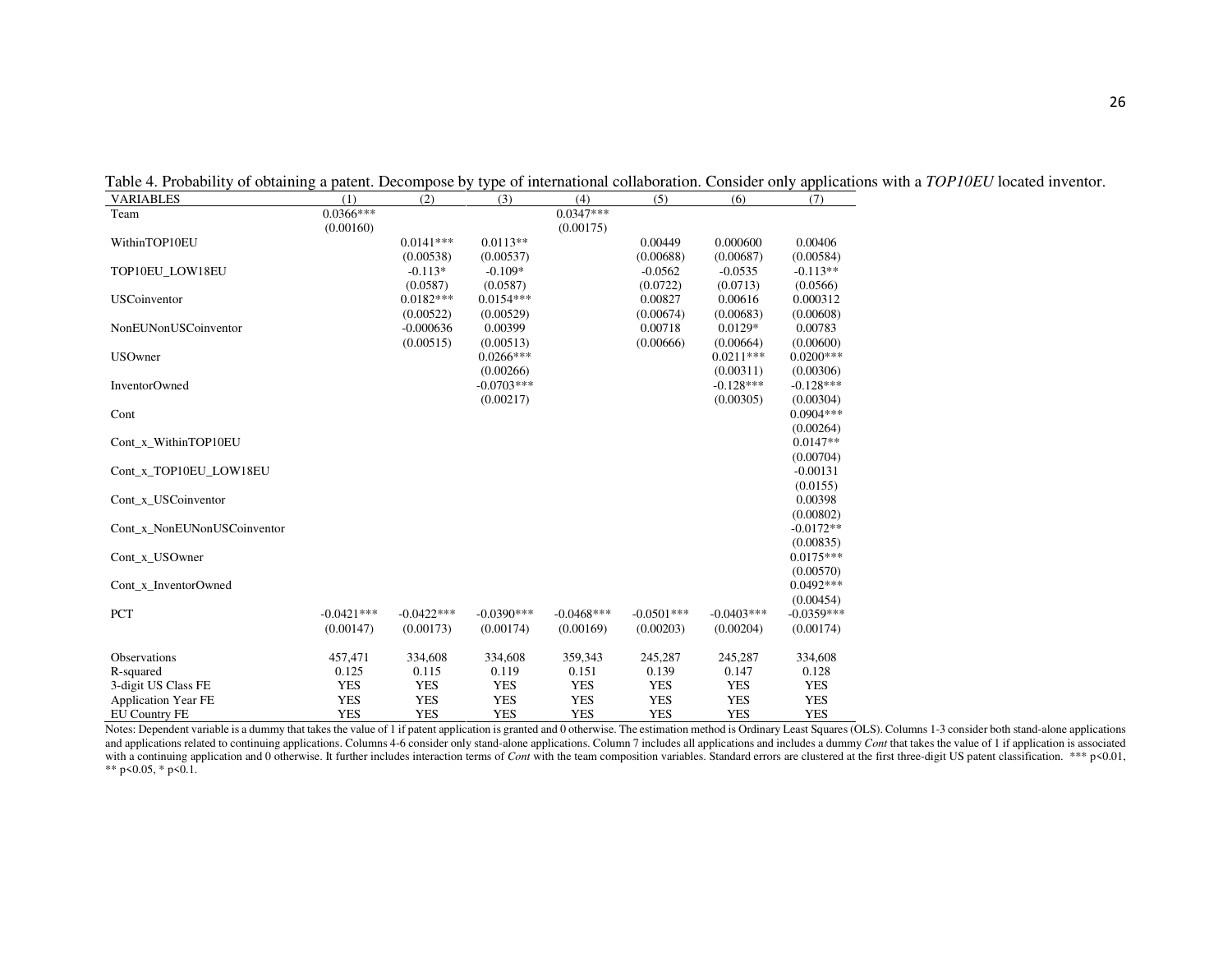| <b>VARIABLES</b>            | (1)          | (2)          | (3)          | (4)          | (5)          | (6)           | (7)          |
|-----------------------------|--------------|--------------|--------------|--------------|--------------|---------------|--------------|
| Team                        | $0.0593***$  |              |              | $0.0485***$  |              |               |              |
|                             | (0.00839)    |              |              | (0.00956)    |              |               |              |
| WithinLOW18EU               |              | 8.41e-05     | $-0.000327$  |              | 0.0180       | 0.0132        | 0.0125       |
|                             |              | (0.0170)     | (0.0170)     |              | (0.0219)     | (0.0218)      | (0.0211)     |
| TOP10EU LOW18EU             |              | 0.0299       | 0.0286       |              | 0.0297       | 0.0221        | 0.0267       |
|                             |              | (0.0222)     | (0.0222)     |              | (0.0255)     | (0.0255)      | (0.0229)     |
| <b>USCoinventor</b>         |              | 0.0598***    | $0.0572***$  |              | 0.0289       | 0.0218        | 0.0148       |
|                             |              | (0.0154)     | (0.0157)     |              | (0.0199)     | (0.0203)      | (0.0198)     |
| NonEUNonUSCoinventor        |              | $0.0289*$    | $0.0309**$   |              | 0.0311       | $0.0358*$     | $0.0375*$    |
|                             |              | (0.0156)     | (0.0157)     |              | (0.0204)     | (0.0203)      | (0.0199)     |
| <b>USOwner</b>              |              |              | 0.0120       |              |              | $0.0246**$    | 0.0171       |
|                             |              |              | (0.0103)     |              |              | (0.0125)      | (0.0120)     |
| <b>InventorOwned</b>        |              |              | $-0.0554***$ |              |              | $-0.0866$ *** | $-0.0840***$ |
|                             |              |              | (0.00897)    |              |              | (0.0118)      | (0.0116)     |
| Cont                        |              |              |              |              |              |               | $0.119***$   |
|                             |              |              |              |              |              |               | (0.0139)     |
| Cont x WithinLOW18EU        |              |              |              |              |              |               | $-0.0585*$   |
|                             |              |              |              |              |              |               | (0.0337)     |
| Cont x TOP10EU LOW18EU      |              |              |              |              |              |               | $-0.0217$    |
|                             |              |              |              |              |              |               | (0.0196)     |
| Cont_x_USCoinventor         |              |              |              |              |              |               | $0.0743**$   |
|                             |              |              |              |              |              |               | (0.0309)     |
| Cont_x_NonEUNonUSCoinventor |              |              |              |              |              |               | $-0.0228$    |
|                             |              |              |              |              |              |               | (0.0313)     |
| Cont x USOwner              |              |              |              |              |              |               | 0.0104       |
|                             |              |              |              |              |              |               | (0.0213)     |
| Cont x InventorOwned        |              |              |              |              |              |               | 0.0103       |
|                             |              |              |              |              |              |               | (0.0183)     |
| <b>PCT</b>                  | $-0.0377***$ | $-0.0343***$ | $-0.0330***$ | $-0.0345***$ | $-0.0411***$ | $-0.0316***$  | $-0.0292***$ |
|                             | (0.00723)    | (0.00847)    | (0.00860)    | (0.00880)    | (0.0104)     | (0.0106)      | (0.00861)    |
|                             |              |              |              |              |              |               |              |
| Observations                | 23,214       | 18,276       | 18,276       | 16,452       | 12,497       | 12,497        | 18,276       |
| R-squared                   | 0.154        | 0.150        | 0.152        | 0.187        | 0.184        | 0.189         | 0.164        |
| 3-digit US Class FE         | <b>YES</b>   | <b>YES</b>   | <b>YES</b>   | <b>YES</b>   | <b>YES</b>   | <b>YES</b>    | <b>YES</b>   |
| <b>Application Year FE</b>  | <b>YES</b>   | <b>YES</b>   | <b>YES</b>   | <b>YES</b>   | <b>YES</b>   | <b>YES</b>    | <b>YES</b>   |
| <b>EU Country FE</b>        | <b>YES</b>   | <b>YES</b>   | <b>YES</b>   | <b>YES</b>   | <b>YES</b>   | <b>YES</b>    | <b>YES</b>   |

Table 5. Probability of obtaining a patent. Decompose by type of international collaboration. Consider only applications with a *LOW18EU* located inventor.

Notes: Dependent variable is a dummy that takes the value of 1 if patent application is granted and 0 otherwise. The estimation method is Ordinary Least Squares (OLS). Columns 1-3 consider both stand-alone applications and applications related to continuing applications. Columns 4-6 consider only stand-alone applications. Column 7 includes all applications and includes a dummy Cont that takes the value of 1 if application is associated a with a continuing application and 0 otherwise. It further includes interaction terms of Cont with the team composition variables. Standard errors are clustered at the first three-digit US patent classification. \*\*\* p<0.01, \*\* p<0.05, \* p<0.1.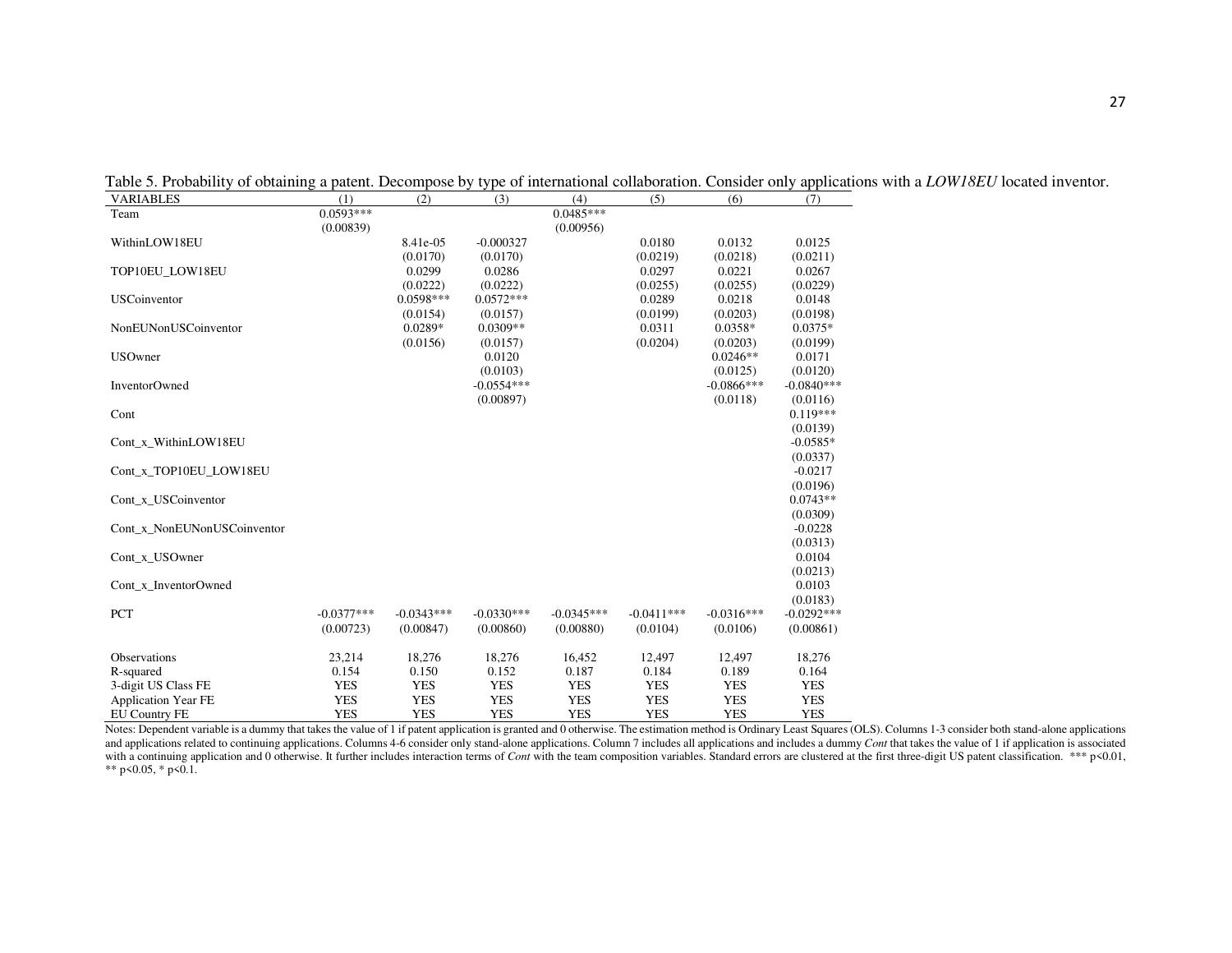### **APPENDIX**

| Table A. Re-estimate Table 3 via probit. Report Marginal Effects.<br><b>VARIABLES</b> | (1)          | (2)          | (3)          | (4)                       | (5)          | (6)          | (7)          | (8)                      | (9)                       |
|---------------------------------------------------------------------------------------|--------------|--------------|--------------|---------------------------|--------------|--------------|--------------|--------------------------|---------------------------|
|                                                                                       |              |              |              |                           |              |              |              |                          |                           |
| Team                                                                                  | $0.0406***$  | $0.0668***$  | $0.0509***$  | $0.0477***$               | $0.0396***$  | $0.0558***$  | $0.0504***$  | $0.0427***$              | $0.0328***$               |
|                                                                                       | (0.00177)    | (0.00265)    | (0.00358)    | (0.00358)                 | (0.00208)    | (0.00333)    | (0.00450)    | (0.00450)                | (0.00395)                 |
| International                                                                         |              | $0.0305***$  | $0.0150***$  | $0.0167***$               |              | $0.0183***$  | $0.0131***$  | $0.0145***$              | $0.0113***$               |
|                                                                                       |              | (0.00223)    | (0.00325)    | (0.00325)                 |              | (0.00293)    | (0.00417)    | (0.00418)                | (0.00364)                 |
| <b>USCoInventor</b>                                                                   |              |              | $0.0246***$  | $0.0174***$               |              |              | $0.00893*$   | $-0.000491$              | $-0.00181$                |
|                                                                                       |              |              | (0.00370)    | (0.00383)                 |              |              | (0.00502)    | (0.00523)                | (0.00476)                 |
| <b>USOwner</b>                                                                        |              |              |              | $0.0338***$               |              |              |              | $0.0318***$              | $0.0271***$               |
|                                                                                       |              |              |              | (0.00243)<br>$-0.0858***$ |              |              |              | (0.00299)<br>$-0.143***$ | (0.00278)<br>$-0.135***$  |
| <b>InventorOwned</b>                                                                  |              |              |              | (0.00191)                 |              |              |              | (0.00271)                | (0.00255)                 |
| Cont                                                                                  |              |              |              |                           |              |              |              |                          | $0.0711***$               |
|                                                                                       |              |              |              |                           |              |              |              |                          | (0.00636)                 |
| Cont x Team                                                                           |              |              |              |                           |              |              |              |                          | $0.0229***$               |
|                                                                                       |              |              |              |                           |              |              |              |                          | (0.00604)                 |
| Cont x International                                                                  |              |              |              |                           |              |              |              |                          | 0.00333                   |
|                                                                                       |              |              |              |                           |              |              |              |                          | (0.00541)                 |
| Cont x USCoinventor                                                                   |              |              |              |                           |              |              |              |                          | $0.0152**$                |
|                                                                                       |              |              |              |                           |              |              |              |                          | (0.00709)                 |
| Cont x USOwner                                                                        |              |              |              |                           |              |              |              |                          | $0.0259***$               |
|                                                                                       |              |              |              |                           |              |              |              |                          | (0.00562)                 |
| Cont x InventorOwned                                                                  |              |              |              |                           |              |              |              |                          | $0.0370***$               |
| PCT                                                                                   | $-0.0422***$ | $-0.0395***$ | $-0.0385***$ | $-0.0325***$              | $-0.0490***$ | $-0.0478***$ | $-0.0475***$ | $-0.0325***$             | (0.00375)<br>$-0.0295***$ |
|                                                                                       | (0.00148)    | (0.00149)    | (0.00150)    | (0.00152)                 | (0.00180)    | (0.00181)    | (0.00181)    | (0.00184)                | (0.00153)                 |
|                                                                                       |              |              |              |                           |              |              |              |                          |                           |
| <b>Observations</b>                                                                   | 475,479      | 475,479      | 475,479      | 475,479                   | 341,507      | 341,507      | 341,507      | 341,507                  | 475,479                   |
| 3-digit US Class FE                                                                   | <b>YES</b>   | <b>YES</b>   | <b>YES</b>   | <b>YES</b>                | <b>YES</b>   | <b>YES</b>   | <b>YES</b>   | <b>YES</b>               | <b>YES</b>                |
| <b>Application Year FE</b>                                                            | <b>YES</b>   | <b>YES</b>   | <b>YES</b>   | <b>YES</b>                | <b>YES</b>   | <b>YES</b>   | <b>YES</b>   | <b>YES</b>               | <b>YES</b>                |
| <b>EU Country FE</b>                                                                  | <b>YES</b>   | <b>YES</b>   | <b>YES</b>   | <b>YES</b>                | <b>YES</b>   | <b>YES</b>   | <b>YES</b>   | <b>YES</b>               | <b>YES</b>                |

Notes: Dependent variable is a dummy that takes the value of 1 if patent application is granted and 0 otherwise. The estimation method is Probit. Columns 1-4 consider both stand-alone applications and applications related to continuing applications. Columns 5-8 consider only stand-alone applications. Column 9 includes all applications and includes a dummy *Cont* that takes the value of 1 if application is associated with a continuing application and 0 otherwise. It further includes interaction terms of *Cont* with the team composition variables. Standard errors are clustered at the first three-digit US patent classification. \*\*\* p<0.01, \*\* p<0.05, \* p<0.1.